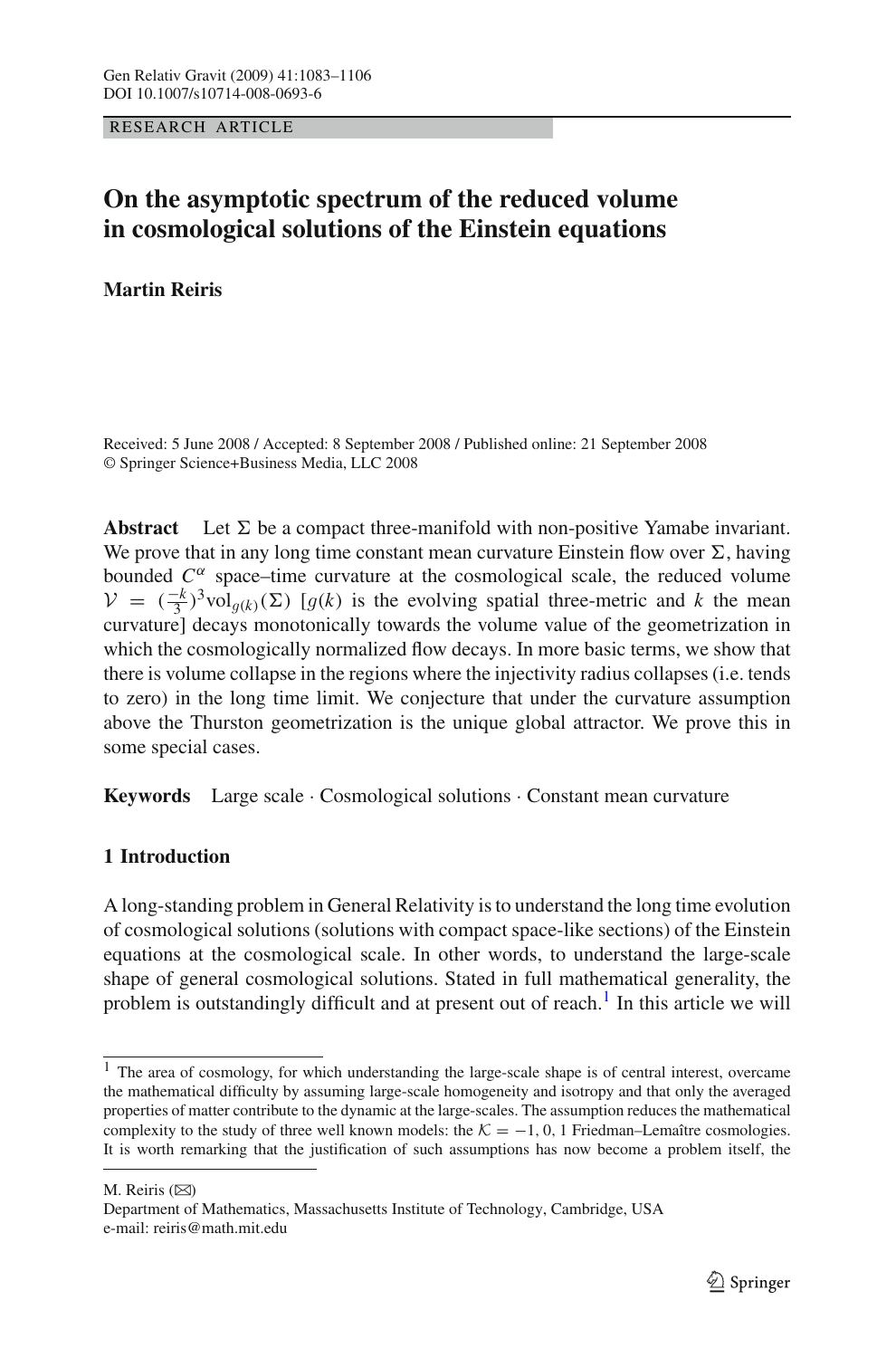present some progress on this problem for solutions satisfying suitable assumptions. In particular, we will investigate cosmological solutions of the Einstein constant mean curvature (CMC) flow equations on three-manifolds  $\Sigma$  with non-positive Yamabe invariant (see below) and having a uniform (in time) bound in the  $C^{\alpha}$  space–time curvature (see below) at the cosmological scale.<sup>[2](#page-1-0)</sup>

Since stating the results with precision requires some technical elaboration, we begin by informally discussing the ideas involved. We then take time to discuss related developments. Immediately thereafter we introduce primary terminology (as not all of it is standard in the field) and use it to give a detailed description of the contents in the rest of the article.

Consider a cosmological solution of the Einstein equations admitting a Cauchy hypersurface  $\sim \Sigma$  of constant mean curvature (CMC) different from zero. Assume the Yamabe invariant<sup>[3](#page-1-1)</sup>  $Y(\Sigma)$  of  $\Sigma$  is non-positive. We will look at the flow  $(g, K)$  along the (unique) CMC foliation where  $q$  is the three-metric inherited from the space– time metric **g** and *K* the second fundamental form at every CMC slice. The main object of study will be the *cosmologically normalized (CMC) flow*, namely the flow  $(\tilde{g}, \tilde{K}) = ((\frac{k}{3})^2 g, \frac{-k}{3} K)$  (see later). In elementary terms, our main result states that if the space–time curvature at the cosmological scale has uniformly bounded (in time)  $C^{\alpha}$  norm with respect to every slice in the CMC foliation, then as the mean curvature *k* tends to zero<sup>4</sup> the flow  $(\tilde{g}, \tilde{K})$  separates the manifold  $\Sigma$  persistently into a (possibly empty)  $H$  (-hyperbolic) sector and a (possibly empty)  $G$  (-graph) sector with particular properties that we describe next. The *H* sector consists of a finite set of manifolds admitting a complete hyperbolic metric  $q<sub>H</sub>$  of finite volume. Over each one of the *H* pieces the flow  $(\tilde{q}, \tilde{K})$  converges to  $(q_H, -q_H)$  in the long time. The *G* sector is instead a graph manifold<sup>5</sup> and over it the injectivity radius collapses (i.e. tends to zero) at every point and in the long time. Moreover, the volume of the *G* sector relative to the metric  $\tilde{g}$  collapses to zero. This shows that in the long time, the volume of  $\Sigma$ relative to the metric  $\tilde{q}$  converges to the sum of the volumes of the hyperbolic pieces in the *H* sector. The separation into the *H* and *G* sectors is called a *geometrization*. As

<sup>1</sup> footnote continued

so-called *averaging problem in cosmology* [\[4](#page-23-0)] which is presently the center of a large debate. The  $K = 0, -1$ Friedman-Lemaître models have non-compact spatial sections, isometric to the flat  $\mathbb{R}^3$  for the  $\mathcal{K} = 0$ FL-model or the hyperbolic three-space (with dynamical sectional curvature) still diffeomorphic to  $\mathbb{R}^3$ for the  $K = -1$  case. Both models however can be compactified to obtain cosmological solutions (with compact slices). Perturbations of these models have also been largely studied by cosmologists.

<span id="page-1-0"></span><sup>&</sup>lt;sup>2</sup> The curvature assumption explicitly prohibits the formation of singularities. In this sense the present work is about the evolution of cosmological solutions which do not develop singularities at the cosmological scale. From a topological perspective, it deals with solutions whose large-scale shape is driven by the topology of the three-dimensional space-like sections.

<span id="page-1-1"></span><sup>&</sup>lt;sup>3</sup> The Yamabe invariant of a compact three-manifold is defined as the supremum of the scalar curvatures of unit volume Yamabe metrics. Yamabe metrics are metrics minimizing the Yamabe functional

 $(\int_{\Sigma} R_{g}dv_{g}/V_{g}^{\frac{1}{3}})$  over a fixed conformal class [*g*]. The Yamabe invariant is also known as *sigma constant*<br>(see for instance [7]) (see for instance [\[7\]](#page-23-1)).

<span id="page-1-2"></span><sup>&</sup>lt;sup>4</sup> Note that when  $k \to 0$  the cosmological time  $t = -1/k$  diverges. We will use the terminology "*in the long time*" to mean "when  $k \to 0$ ".

<span id="page-1-3"></span> $5$  A graph manifold is a manifold obtained as a sum along two-tori of  $U(1)$  bundles over two-surfaces.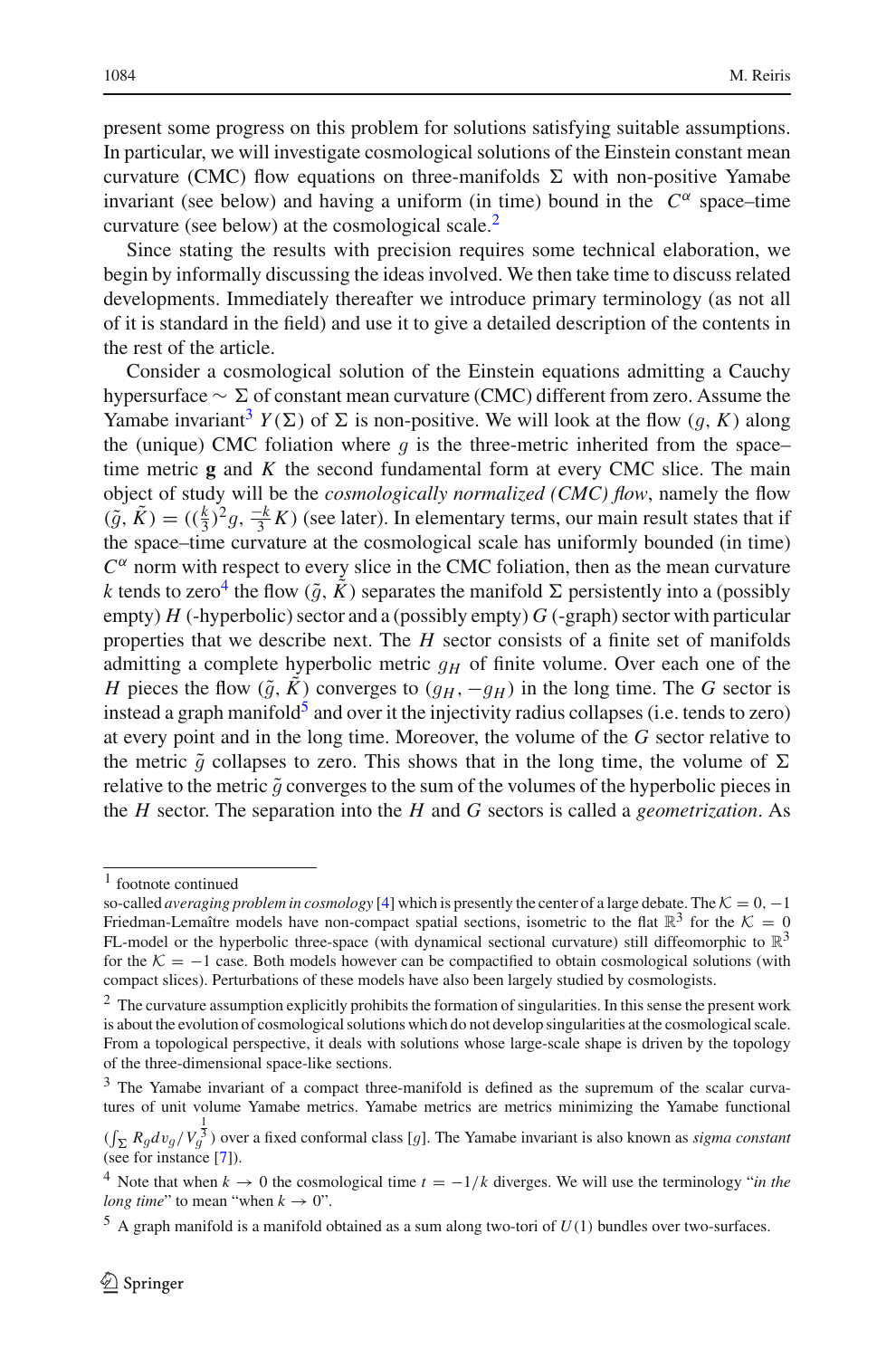explained below, these results point towards a much deeper picture of the long time evolution of CMC solutions at the cosmological scale and under curvature bounds, namely that the *Thurston geometrization* (see later) is the only global attractor.

This article has its roots in the works  $[1,6,7,11]$  $[1,6,7,11]$  $[1,6,7,11]$  $[1,6,7,11]$  $[1,6,7,11]$ . In Fischer and Moncrief [\[7](#page-23-1)], studied for the first time the notion of volume collapse at the cosmological scale and its relationship to the Yamabe invariant.<sup>[6](#page-2-0)</sup> In particular, they investigated the reduced volume for a number of natural examples and demonstrated in these a connection between the asymptotic value of the reduced volume and the topology of the Cauchy hypersurfaces. Their analysis validates the results of this article. A related investigation was carried out by Anderson in the seminal work [\[1](#page-23-2)], where it is proved (also using the CMC gauge) that under pointwise curvature bounds (see the article for a precise statement) there is a sequence of CMC slices with  $k \rightarrow 0$  on which the Einstein flow (suitable scaled) geometrizes the three-manifold. Similar results were obtained in [\[11](#page-23-4)], where the reduced volume was exploited. Finally, the notion of cosmological normalized flow that we use here was elaborated in [\[12](#page-23-5)] following [\[3](#page-23-6)].

*Remark 1* In the context of flows on manifolds with non-positive Yamabe invariant, there are strong relations between the Einstein and the Ricci flow. In Hamilton [\[9](#page-23-7)], proved that under curvature bounds the Ricci flow geometrizes the manifold in much the same way that we prove that the Einstein flow does. He proves, however, that the tori separating the *H* and *G* pieces are incompressible and therefore the long time geometrization is the Thurston geometrization. It may be interesting to apply the results on volume collapse carried out in this paper to the Ricci flow under curvature bounds.

We now turn to a more detailed description of the contents. In technical terms we will be dealing with space–times (**M**, **g**) where **M** is a four-dimensional manifold and **g** a  $C^{\infty}$ <sup>[7](#page-2-1)</sup> Lorentzian (3, 1) metric satisfying the Einstein equations in vacuum  $\text{Ric} = 0$ . Assume that there is a space-like slice of non-zero constant mean curvature (k) diffeomorphic to a three-dimensional manifold  $\Sigma$ . As is well known (see [\[13\]](#page-23-8) and references therein) there is a unique region  $\Omega_{CMC}$  inside **M** and diffeomorphic to  $\mathbb{R} \times \Sigma$  where the mean curvature *k* (which serves as a coordinate for the first factor) varies monotonically. Assume that  $\Sigma$  is of non-positive Yamabe invariant  $Y(\Sigma)$  (if  $Y(\Sigma) > 0$  it is conjectured [\[13\]](#page-23-8) that the flow becomes extinct in finite proper time in any of the two time-directions from any CMC slice. Therefore, in this case the flow would not be a long time flow). In this situation it is easy to check from the energy constraint that *k* never becomes zero. The existence of a CMC slice of non-zero mean curvature defines two different time directions in  $\Omega_{CMC}$ : the direction in which the CMC slices increase volume that we will call "the future" and the direction in which they decrease volume that we will call "the past".<sup>[8](#page-2-2)</sup> We are interested in the dynamics

<span id="page-2-0"></span><sup>&</sup>lt;sup>6</sup> The volume at the cosmological scale is the volume of Σ relative to the metric  $\tilde{g}$ , namely  $\mathcal{V} = (\frac{-k}{3})^3$  volg.<br>We will call it either the volume at the cosmological scale or the reduced volume (see later). We will call it either the *volume at the cosmological scale* or the *reduced volume* (see later). Note that Fischer and Moncrief use different terminology. They use *sigma constant* to refer to what we call *Yamabe invariant* and *reduced Hamiltonian* for what we call *reduced volume*. We won't be following it here.

<sup>7</sup> We will assume all through that the Lorentzian space–time metric is of class *C*∞.

<span id="page-2-2"></span><span id="page-2-1"></span><sup>8</sup> By the Hawking singularity theorem all past directed time-like geodesics starting at a common CMC slice terminate before a uniform time lapse.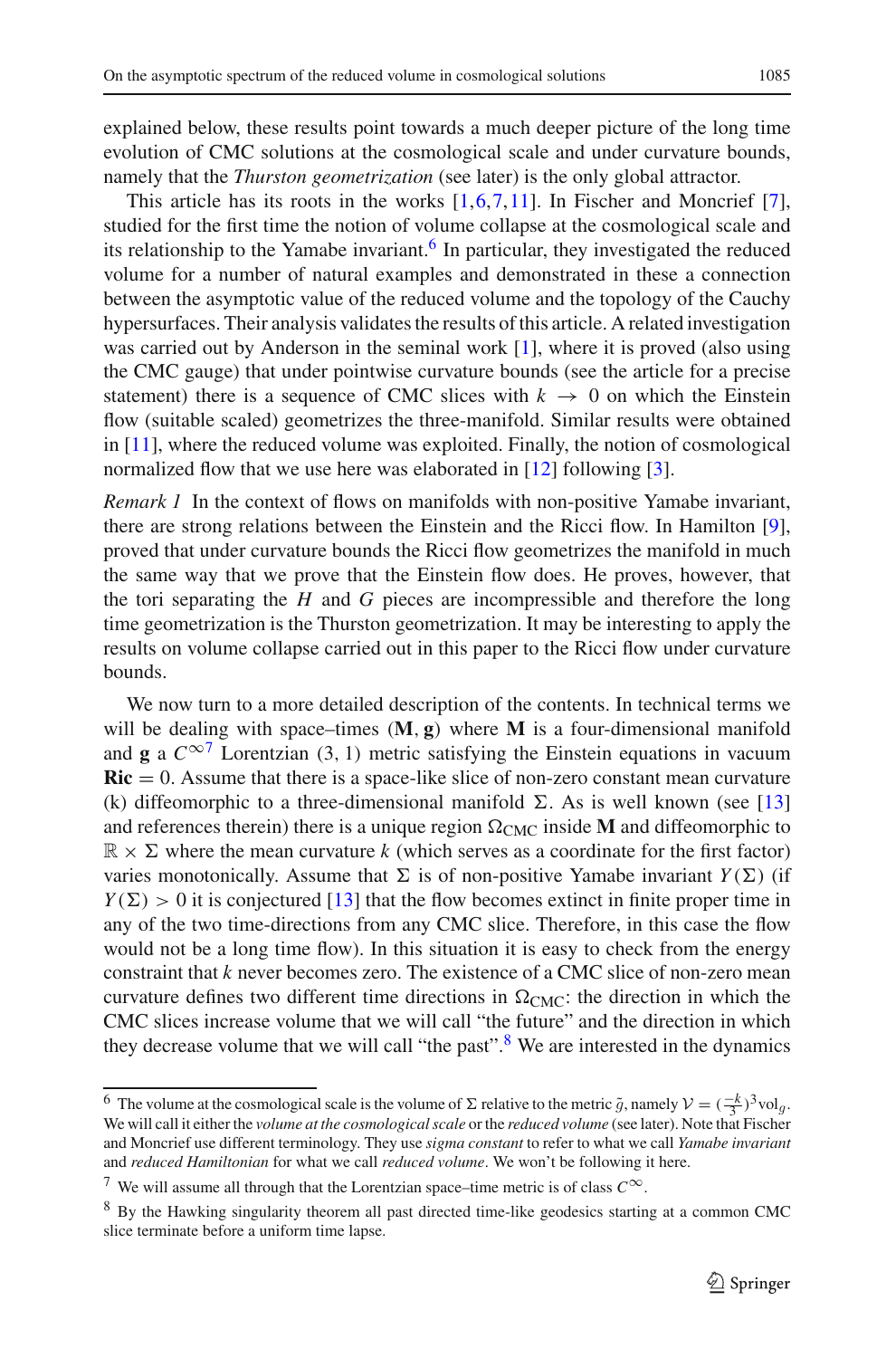in the future direction. The CMC foliation induces a 3+1 splitting which allows us to write the metric **g** as

$$
\mathbf{g} = -(N^2 - |X|^2)dk^2 + X^* \otimes dk + dk \otimes X^* + g,\tag{1}
$$

<span id="page-3-2"></span><span id="page-3-1"></span>where *<sup>N</sup>* is the *lapse function*, *<sup>X</sup>* the *shift vector* and *g* is a three-Riemannian metric on  $\Sigma$  (depending on *k*). Thus the space–time metric **g** is described by a flow  $(N, X, g)(k)$ that we will call the *Einstein (CMC) flow*. Let *T* be the normal vector field to the CMC foliation which points in the future direction. The second fundamental form *K* of the CMC slices is  $K = -\frac{1}{2}\mathcal{L}_T g^9$  $K = -\frac{1}{2}\mathcal{L}_T g^9$  and therefore  $k = tr_g K$ . The Einstein equations **Ric** = 0 in the CMC 3+1 splitting are  $\text{Ric} = 0$  in the CMC 3+1 splitting are

$$
R = |K|^2 - k^2,
$$
 (2)

$$
\nabla \cdot K = 0,\tag{3}
$$

$$
\dot{g} = -2NK + \mathcal{L}_X g,\tag{4}
$$

$$
\dot{K} = -\nabla \nabla N + N(Ric + kK - 2K \circ K) + \mathcal{L}_X K,\tag{5}
$$

$$
-\Delta N + |K|^2 N = 1. \tag{6}
$$

Equations [\(2\)](#page-3-1),[\(3\)](#page-3-1) are the *constraint equations*, Eqs. [\(4\)](#page-3-1), [\(5\)](#page-3-1) are the *Hamilton–Jacobi* equations of motion and [\(6\)](#page-3-1) is the (fundamental) *lapse equation* which is obtained after contraction of [\(5\)](#page-3-1). Thus *<sup>N</sup>* gets uniquely determined from (*g*, *<sup>K</sup>*) after solving [\(6\)](#page-3-1). Different choices of the shift vector give different flows  $(X, N, q)$  over  $\Sigma$  but the space–time solutions **g** they represent via Eq. [\(1\)](#page-3-2) are isometric. Thus up to space– time diffeomorphism the Einstein flow is uniquely determined from the (abstract) flow  $(q, K)(k)$ . We will use the choice of  $X = 0$  all through the article.

In cosmological terms the mean curvature *k* is a measure of the universe expansion and can be identified [\[12\]](#page-23-5) with  $-3\mathcal{H}$ , where  $\mathcal{H}$  is the Hubble parameter (constant over each slice of the CMC foliation). At a slice  $\{k_0\} \times \Sigma$  the Hubble parameter is  $H_0 = -\frac{k_0}{3}$  and if we scale the space–time metric **g** as  $\tilde{\mathbf{g}} = H_0^2 \mathbf{g}$  we get a new space–time metric which is a new solution of the Einstein equations in vacuum with three-metric  $\tilde{g} = H_0^2 g$  and second fundamental form  $\tilde{K}_0 = H_0 K$  at the same slice, thus having Hubble parameter equal to one (only in that slice). If we perform such scaling having Hubble parameter equal to one (only in that slice). If we perform such scaling at every slice in the CMC foliation we obtain a flow  $(\tilde{g}, \tilde{K})(\mathcal{H}) = (\mathcal{H}^2 g, \mathcal{H} K)(\mathcal{H})$ which we will call the *cosmologically normalized Einstein flow* or *the Einstein flow at the cosmological scale*. The cosmologically normalized flow is the subject of the present article. Cosmologically normalized tensors will be denoted with a tilde either above or next to them. For example the space–time Riemannian tensor  $\mathbf{Rm}_{\alpha\beta\gamma}^{\delta}$  is scale invariant, therefore the cosmologically normalized Riemann curvature tensor is itself. The normal unit vector field *T* scale as  $T/\mathcal{H}$  and the combination  $E = \mathbf{Rm}_{\alpha\beta\gamma\delta}T^{\alpha}T^{\gamma}$ (the electric component of **Rm**) is scale invariant. We will study the cosmologically normalized flow under the following *curvature assumption*.

<span id="page-3-0"></span> $9 \text{ }\mathcal{L}_X$  denotes the Lie derivative along the vector field *X*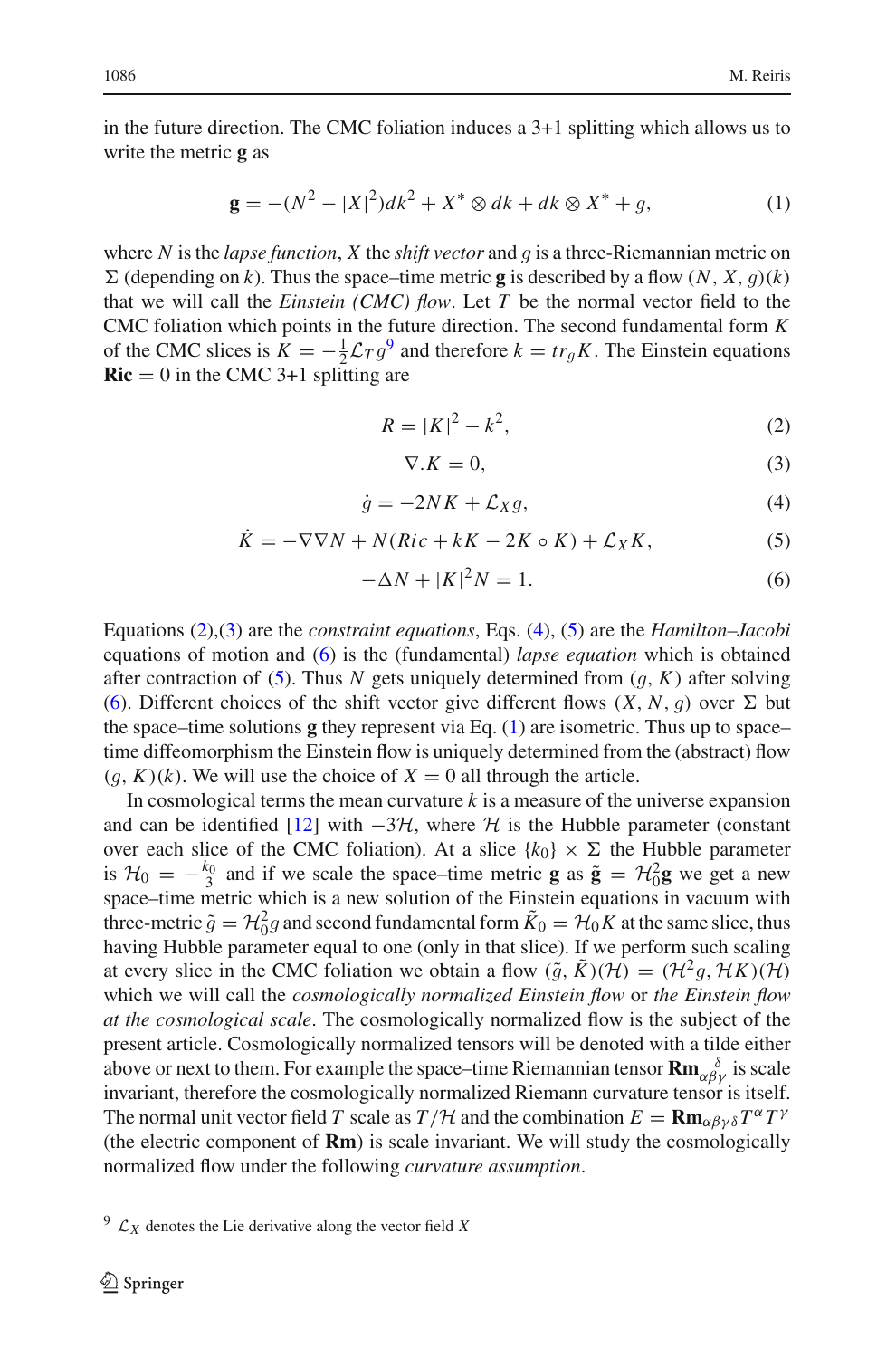**Curvature assumption:**<sup>[10](#page-4-0)</sup> There is a constant  $\Lambda > 0$  such that, at any time  $\mathcal{H}$ , the  $C^{\alpha}_{\tilde{g}}(\mathcal{H})$  norm of the cosmological normalized Riemann tensor  $\widetilde{\mathbf{Rm}}_{\alpha\beta\gamma}^{\delta}$  (=  $\mathbf{Rm}_{\alpha\beta\gamma}^{\delta}$ ) is bounded above by  $\Lambda$ . bounded above by  $\Lambda$ .

*Remark 2 (on the C<sup>* $\alpha$ *</sup> norm of the Riemann tensor). Given a slice*  $\{H\} \times \Sigma$  *we decom*pose the space–time Riemann tensor **Rm** into its electric  $E_{\alpha\gamma} = \mathbf{Rm}_{\alpha\beta\gamma\delta}T^{\beta}T^{\delta}$  and magnetic component  $B_{\alpha\gamma} = \mathbf{R} \mathbf{m}^*_{\alpha\beta\gamma\delta} T^\beta T^\delta$ , where <sup>\*</sup> means Hodge dual (see [\[5\]](#page-23-9)). Now *E* and *B* are two (2, 0), *T*-null tensors, which are symmetric and traceless. The  $C_g^{\alpha}$  norm of **Rm** in the slice {*H*}  $\times$   $\Sigma$  is defined as the  $C_g^{\alpha}$  norms of *E* and *B* as tensors in the Riemannian manifold ( $\Sigma$ ,  $\tilde{\sigma}(\mathcal{H})$ ) (see the background section for a definition of in the Riemannian manifold  $(\Sigma, \tilde{g}(\mathcal{H}))$  (see the background section for a definition of the  $C^{\alpha}_{\tilde{g}}$  norm of a tensor). These  $C^{\alpha}_{\tilde{g}}$  norms are assumed to be uniformly bounded by  $\Lambda$  for all  $\mathcal H$  along the evolution.  $\Lambda$  for all  $\mathcal H$  along the evolution.

*Remark 3* There is an example due to Ringström<sup>[11](#page-4-1)</sup> [\[14](#page-23-10)] (Proposition [2\)](#page-12-0) of a homogeneous Bianchi VIII model, showing that while there are no singularities being formed the curvature assumption above is only satisfied over a divergent sequence of times, but not for all. The existence of such a sequence is enough to apply many of the results of this article and to conclude in particular volume collapse.

The first main result will be the following.

<span id="page-4-3"></span>**Theorem 1** *Say*  $Y(\Sigma) \leq 0$  *and say*  $(\tilde{g}, \tilde{K})$  *is a cosmologically normalized Einstein flow* (*in vacuum*) *satisfying the curvature assumption. Then the range of H is of the form*  $(0, a)$  (*it is a long time flow*) *and as*  $H \rightarrow 0$  (*i.e. in the long time*) *the flow* (*weakly or strongly*) *persistently geometrizes the manifold*  $\Sigma$ .

Let us explain what a weak or strong geometrization is. Recall first the *thick–thin decomposition* of a Riemannian manifold.<sup>12</sup> Denote by  $\Sigma^{\epsilon}$  the set of points in  $(\Sigma, \tilde{q})$ where the injectivity radius is bounded below by  $\epsilon$  and  $\Sigma_{\epsilon}$  the set of points where the injectivity radius is bounded above by  $\epsilon$ .  $\Sigma^{\epsilon}$  and  $\Sigma_{\epsilon}$  are called the  $\epsilon$ -thick and  $\epsilon$ -thin parts of  $(\Sigma, \tilde{g})$  and such decomposition is called the  $\epsilon$ -thick–thin decomposition. A flow  $(\tilde{q}, \tilde{K})$  in  $\Sigma$  geometrizes  $\Sigma$  iff there is (a continuous)  $\epsilon(\mathcal{H})$  with  $\epsilon(\mathcal{H}) \to 0$  as  $H \rightarrow 0$  such that after a sufficiently long time (i.e. after *H* gets sufficiently small)  $\Sigma_{\epsilon}$  is persistently diffeomorphic to a graph manifold to be denoted by *G* and  $\Sigma^{\epsilon}$ is persistently diffeomorphic to a finite set of manifolds  $(H_i)$ , to be denoted as *H*, admitting a complete hyperbolic metric of finite volume  $(\tilde{g}_{H,i})$  and with  $(\Sigma^{\epsilon}, (\tilde{g}, \tilde{K}))$ admitting a complete hyperbolic metric of finite volume  $(\tilde{g}_{H,i})$  and with  $(\Sigma^{\epsilon}, (\tilde{g}, \tilde{K}))$ <br>converging to  $|\tilde{f} = n(H, (\tilde{g}_{H,i} \cdot \tilde{g}_{H,i}))$  in  $C^2 \beta \times C^1 \beta$  (see the background section converging to  $\bigcup_{i=1}^{\tilde{l}=n} (H_i, (\tilde{g}_{H,i}, -\tilde{g}_{H,i}))$  in  $C^{2,\beta} \times C^{1,\beta}$  (see the background section for a precise description of the convergence). The manifolds separating the *G* and *H* for a precise description of the convergence). The manifolds separating the *G* and *H* sectors are two-dimensional tori. If all the tori are incompressible (their fundamental groups inject into the fundamental group of  $\Sigma$ ) the geometrization is said to be *strong* and well known to be unique (actually equivalent to the Thurston decomposition of

<span id="page-4-0"></span><sup>&</sup>lt;sup>10</sup> It is fundamental that we assume pointwise bounds of the curvature, i.e. bounds in the  $C^{\alpha}$  norm of **Rm**.  $L^2$  bounds instead seem too weak to control the geometry in the thin parts.

<span id="page-4-1"></span><sup>&</sup>lt;sup>11</sup> The investigation is in connection with the a priori curvature condition given in [\[1](#page-23-2)]. It is easy to show that the example doesn't satisfy our curvature assumption continuously in time.

<span id="page-4-2"></span> $12$  The Thick–thin decomposition is a well know and standard separation of a Riemannian manifold.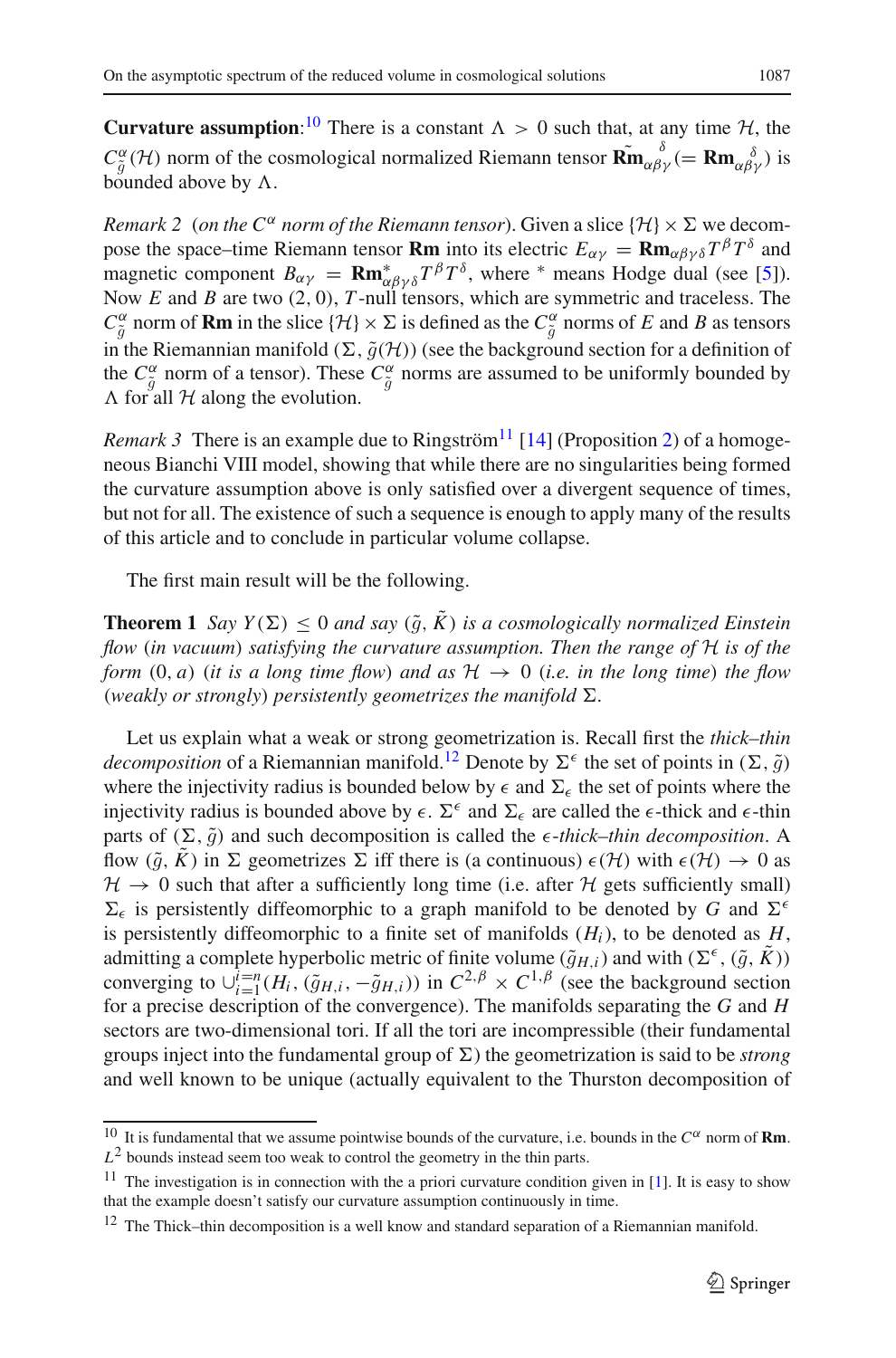

<span id="page-5-0"></span>**Fig. 1** Large-scale picture of a cosmological solution. Observe that the reduced volume  $V$  is represented as decreasing

the manifold). If one of the tori is not incompressible, the geometrization is said to be *weak*. A schematic picture of a geometrization is given in Fig. [1.](#page-5-0) Let us exemplify the geometrization phenomenon with some simple but illustrative cases.

- 1. *Y*( $\Sigma$ ) < 0. The *flat cone or Robertson–Walker*  $K = -1$  solution is  $\mathbf{g} = -dt^2 +$  $t^2 g_H$  where  $g_H$  is a hyperbolic metric on a hyperbolic manifold  $\Sigma_H$ . The mean curvature is  $k = \frac{-3}{t}$  and the normalized flow converges (it is actually steady) to  $(g_H, -g_H)$  on the three-dimensional manifold  $\Sigma_H$ . The solution is flat.
- 2.  $Y(\Sigma) = 0$ .
	- (a) Consider now the solution  $\mathbf{g} = -dt^2 + \frac{t^2}{4}\sigma + d\theta^2$  on  $\Sigma = S_{gen} \times U(1)$ , where  $S_{gen}$  is a compact surface of genus  $gen > 1$ ,  $\sigma$  is a metric of constant<br>scalar curvature equal to  $-1$  on  $S_2$  and  $d\theta^2$  is the standard element of length scalar curvature equal to  $-1$  on  $S_{gen}$  and  $d\theta^2$  is the standard element of length<br>car  $U(1)$ . The mean curvature is  $k = 2$  and the normalized flow collapses on  $U(1)$ . The mean curvature is  $k = \frac{-2}{t}$  and the normalized flow collapses to a state  $(\frac{\sigma}{9}, -\frac{2\sigma}{3})$  on the two-dimensional manifold  $S_{gen}$ . The solution is flat.
	- (b) The *Kasner*(1, 0, 0)(with unit coefficients) is defined as  $\mathbf{g} = -dt^2 + t^2 d\theta_1^2 +$  $d\theta_2^2 + d\theta_3^2$  on  $\Sigma = T^3$ . The mean curvature  $k = \frac{-1}{t}$  and the normalized flow collapses to a state  $(\frac{1}{9}d\theta_1^2, \frac{-1}{3}d\theta_1^2)$  on the one-dimensional manifold *U*(1). The solution is flat.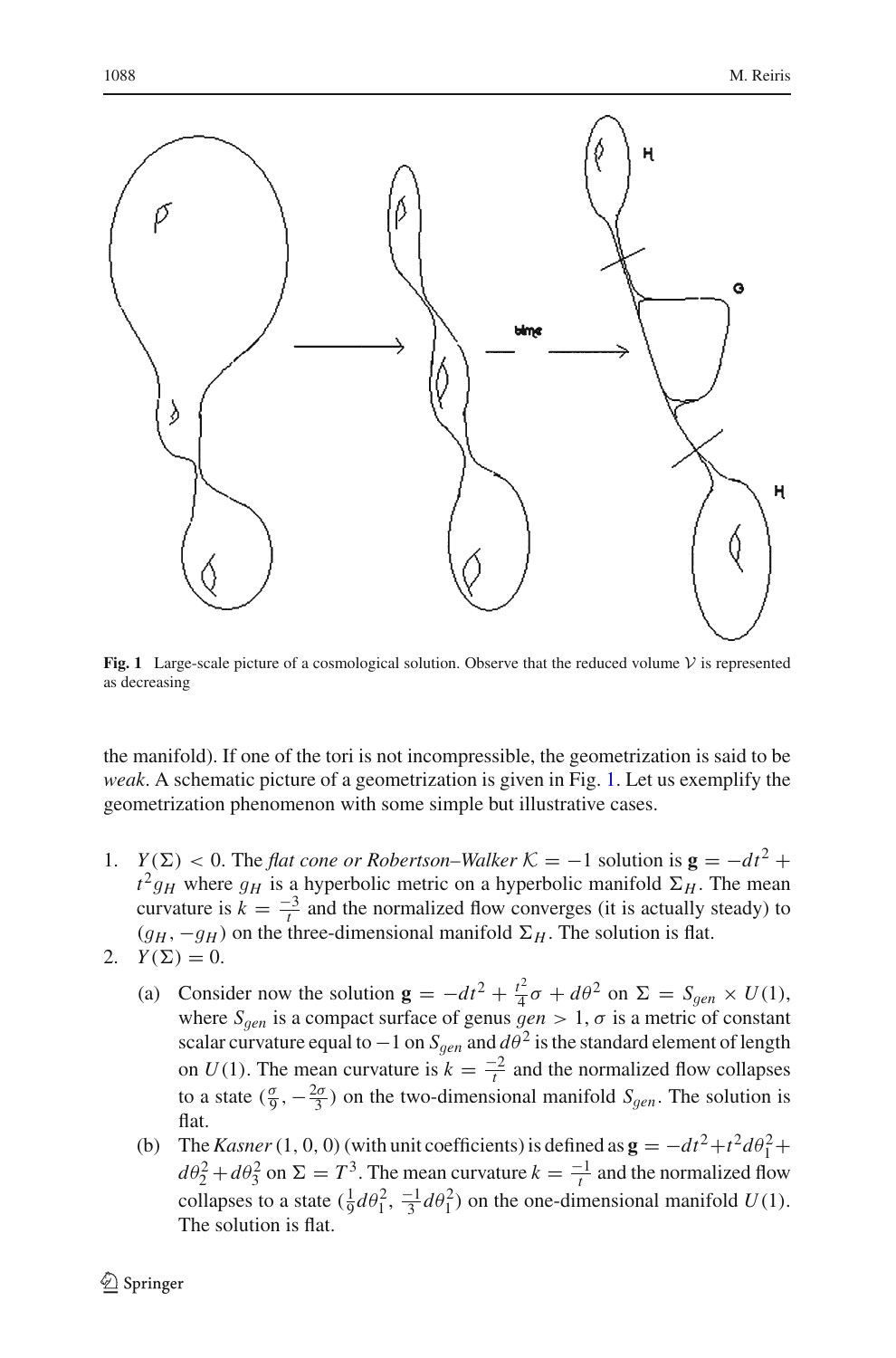(c) The *Kasner*  $(\frac{2}{3}, \frac{2}{3}, \frac{-1}{3})$  with unit coefficients is defined as  $\mathbf{g} = -dt^2 +$  $t^{\frac{4}{3}} d\theta_1^2 + t^{\frac{4}{3}} d\theta_2^2 + t^{\frac{-2}{3}} d\theta_3^2$  on  $\Sigma = T^3$ . The mean curvature is  $k = \frac{-1}{t}$  and the normalized flow collapses with bounded curvature to a point, i.e. to the zero-dimensional space.

A crucial quantity used in the proof of Theorem [1](#page-4-3) is the *reduced volume*  $V = H^3 V_g(H)$ which is the volume of the cosmologically normalized metric  $\tilde{g}$ .<sup>[13](#page-6-0)</sup> As it turns out [\[6\]](#page-23-3) the reduced volume (which is scale invariant) is either monotonically decreasing or the reduced volume (which is scale invariant) is either monotonically decreasing or steady in which case the solution is a flat cone. Equally important, the infimum of the reduced volume when it is thought as a function on CMC states  $(g, K)$  (i.e. pairs (*g*, *K*) satisfying the constraint equations) is given by  $V_{inf} = \left(\frac{-Y(\Sigma)}{-6}\right)^{\frac{3}{2}}$  [\[6](#page-23-3)]. The natural question is whether it is always the case that  $V + V_{i.f.}$  at least under the natural question is whether it is always the case that  $V \downarrow V_{inf}$ , at least under the curvature assumption above. If so, it is known [\[11](#page-23-4)] that the geometrization is strong and (therefore) unique. We will call it the *Thurston geometrization*. We conjecture that such is always the case for solutions satisfying the curvature assumption.

<span id="page-6-3"></span>*Conjecture 1* Say  $Y(\Sigma) \leq 0$  and say  $(\tilde{g}, \tilde{K})$  is a cosmologically normalized Einstein flow satisfying the assumption. Then  $V \downarrow V_{inf} = \left(\frac{-Y(\Sigma)}{6}\right)^{\frac{3}{2}}$ .

Another way to express the conjecture is that the Thurston geometrization is a global attractor for cosmologically normalized flows satisfying the curvature assumption on manifolds with non-positive Yamabe invariant. If valid, the conjecture implies that the (scale invariant) Yamabe functional

$$
Y(g) = \frac{\int_{\Sigma} R_g dv_g}{V_g^{\frac{1}{3}}},
$$

converges to the Yamabe invariant  $Y(\Sigma)$  along the flow. A sketch of the proof is as follows: Under the curvature assumption the scalar curvature  $R_{\tilde{q}}$  is known to be bounded (above and below, see Proposition [2](#page-12-0) later). On the other hand it is known that for manifolds with  $Y(\Sigma) \le 0$  it is  $[2]$   $\left(-\frac{Y(\Sigma)}{6}\right)^{\frac{3}{2}} = \sum_{i=1}^{i=n} vol_{\tilde{g}_{H,i}}(H_i)$  where  $H_i$  are the hyperbolic pieces in the Thurston decomposition of  $\Sigma$ . If  $\mathcal{V} \cup \mathcal{V}$ , the volume of the hyperbolic pieces in the Thurston decomposition of  $\Sigma$ . If  $V \downarrow V_{inf}$  the volume of the *G* sector collapses to zero and therefore  $\frac{\int_G R_{\tilde{g}} dv_{\tilde{g}}}{1}$  $\frac{N_{\tilde{g}}^{2} u v_{\tilde{g}}}{V_{\tilde{g}}^{3}} \to 0$ . As  $R_{\tilde{g}} \to -6$  on the *H* 

sector we have  $Y(\tilde{g}) = Y(g) \rightarrow Y(\Sigma)$  as desired.<br>The second main result will be to show that

The second main result will be to show that the *G* sector always collapses in (reduced) volume. $^{14}$ 

<span id="page-6-2"></span>**Theorem 2** Say  $Y(\Sigma) \leq 0$  and say  $(\tilde{q}, K)$  is a cosmologically normalized flow satis*fying the curvature assumption. Then the reduced volume of the total space converges towards the volume value of the long time geometrization.*

<span id="page-6-0"></span><sup>&</sup>lt;sup>13</sup> To our knowledge Fischer and Moncrief were the first to consider the reduced volume in the context of long time evolution in the CMC gauge.

<span id="page-6-1"></span><sup>&</sup>lt;sup>14</sup> We note that this is a non-trivial statement. Consider the two-manifold [ $a, b$ ] ×  $S<sup>1</sup>$  with the time dependent metric  $g = t^2 dx^2 + \frac{1}{t^2} d\theta^2$ . The volume is the same for all *t* but  $i n j_g \to 0$ .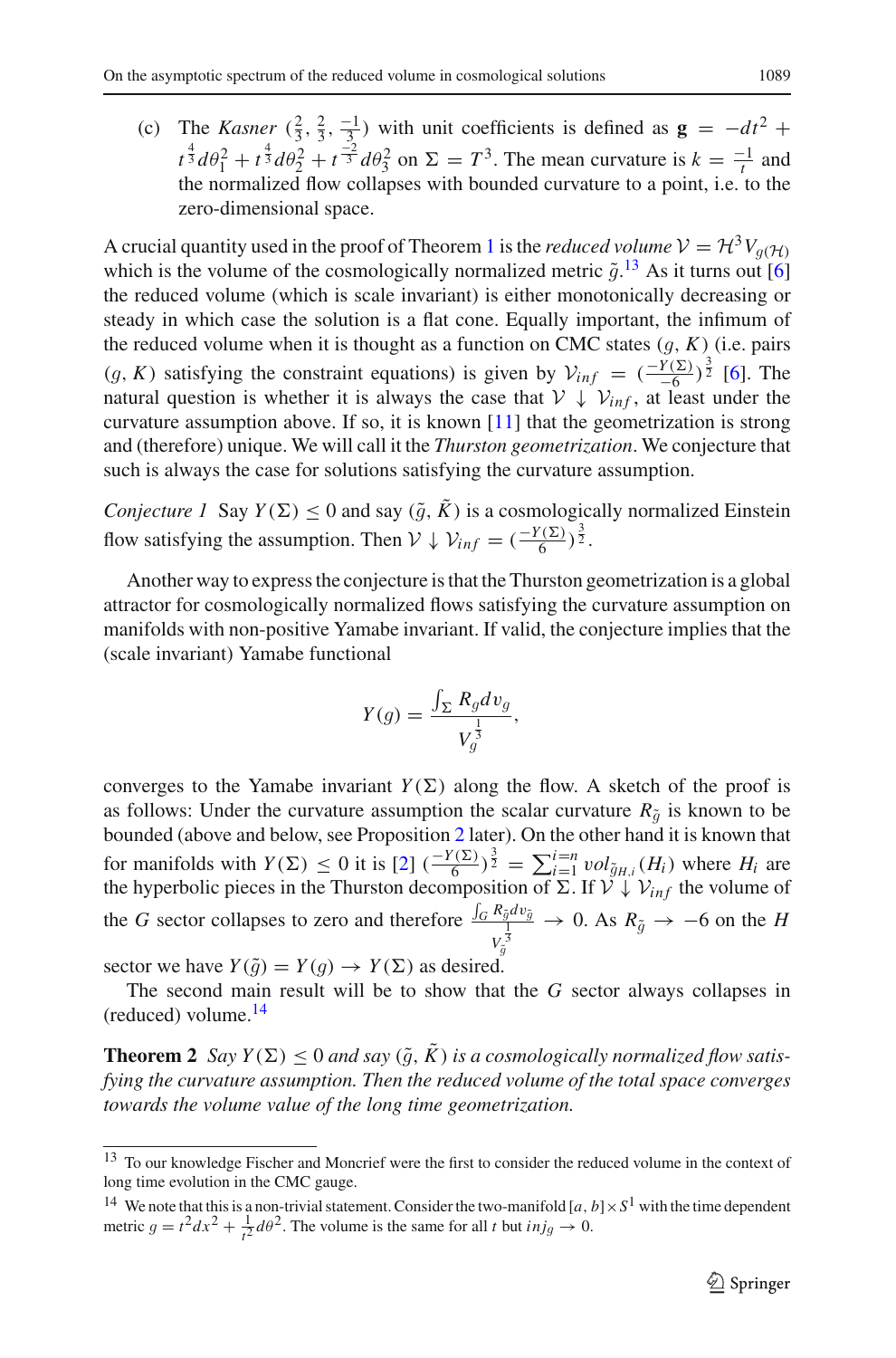$\sum_{i=1}^{i=n} V_{g_{H,i}}(H_i)$ . This result is a first step to prove the conjecture above. In fact it validates the conjecture in some particular cases described by Corollaries 1–4, whose The *volume value* of the geometrization (see also the background section) is validates the conjecture in some particular cases described by Corollaries [1–](#page-7-0)[4,](#page-7-1) whose proofs will be given after that of Theorem [2.](#page-6-2)

<span id="page-7-0"></span>**Corollary 1** *Say*  $Y(\Sigma) \leq 0$ *. Given*  $\Lambda$  *there is*  $\epsilon$  *such that for any cosmologically normalized flow satisfying the curvature assumption* (*with the same*  $\Lambda$ *) and having V* −  $V_{inf}$  ≤  $\epsilon$  *at an initial time, it is*  $V \downarrow V_{inf}$  *in the long time.* 

In basic terms, what Corollary [1](#page-7-0) says is that if we restrict to the set of solutions satisfying the curvature assumption with a fixed  $\Lambda$  then the Thurston geometrization is stable (in the class).

<span id="page-7-5"></span>**Corollary 2** *Say*  $Y(\Sigma) \leq 0$  *and say*  $(\tilde{g}, \tilde{K})$  *is a cosmologically normalized flow satisfying the curvature assumption that is locally collapsing at every point, i.e. there is no H sector in the long time geometrization. Then*  $Y(\Sigma) = 0$  *and*  $V \downarrow V_{inf} = 0$ *.* 

Let  $V_0$  be the infimum of the volumes of all complete hyperbolic manifolds (with sectional curvature normalized to one), with or without cusps (this number is known to be positive  $[15]$ ). Then we have

<span id="page-7-2"></span>**Corollary 3** *Say*  $Y(\Sigma) \leq 0$  *and say*  $(\tilde{q}, \tilde{K})$  *is a cosmologically normalized flow satisfying the curvature assumption. If at an initial time it is*  $V < V_0$  *then*  $V \downarrow V_{inf} = 0$ *in the long time.*

Corollary [3](#page-7-2) says that if we restrict to the class of solutions satisfying the curvature assumption (with variable  $\Lambda$ ), there is a threshold  $V_0$  for  $V$  at the initial time, below which the long time gemetrization has only a *G* sector and the reduced volume collapses to zero in the long time.

<span id="page-7-1"></span>**Corollary 4** *Say*  $Y(\Sigma) \leq 0$  *and say*  $(\tilde{g}, K)$  *is a cosmologically normalized flow satisfying the curvature assumption above. Then*  $V \downarrow V_{inf}$  *iff the tori separating the H* and *G* sectors in the long time geometrization of the flow are incompressible in  $\Sigma$ .

Corollary [4](#page-7-1) shows that to prove Conjecture [1](#page-6-3) is sufficient to prove the topological fact that the two-tori separating the *H* and *G* sectors are incompressible.

Finally as an outcome of the proof of Theorems [1](#page-4-3) and [2](#page-6-2) we will be able to prove

<span id="page-7-4"></span>**Corollary 5** *Say*  $Y(\Sigma) \leq 0$  *and say*  $(\tilde{g}, \tilde{K})$  *is a cosmologically normalized flow satisfying the curvature assumption. Then the Bel-Robinson energy Q*0(**Rm**) *is an*  $o(\mathcal{H})$  *(i.e.* lim $\mathcal{H}\rightarrow 0$   $Q_0/\mathcal{H}=0$ ).

#### **2 Background and terminology**

2.1 Convergence and collapse of Riemannian manifolds

<span id="page-7-3"></span>We will make use the Cheeger–Gromov theory of convergence and collapse of Riemannian three-manifolds under curvature bounds. In particular we will use extensively the following result ( $\begin{bmatrix} 1 \end{bmatrix}$  Propositions [4](#page-14-0) and [5.](#page-21-0) See also  $\begin{bmatrix} 10 \end{bmatrix}$ )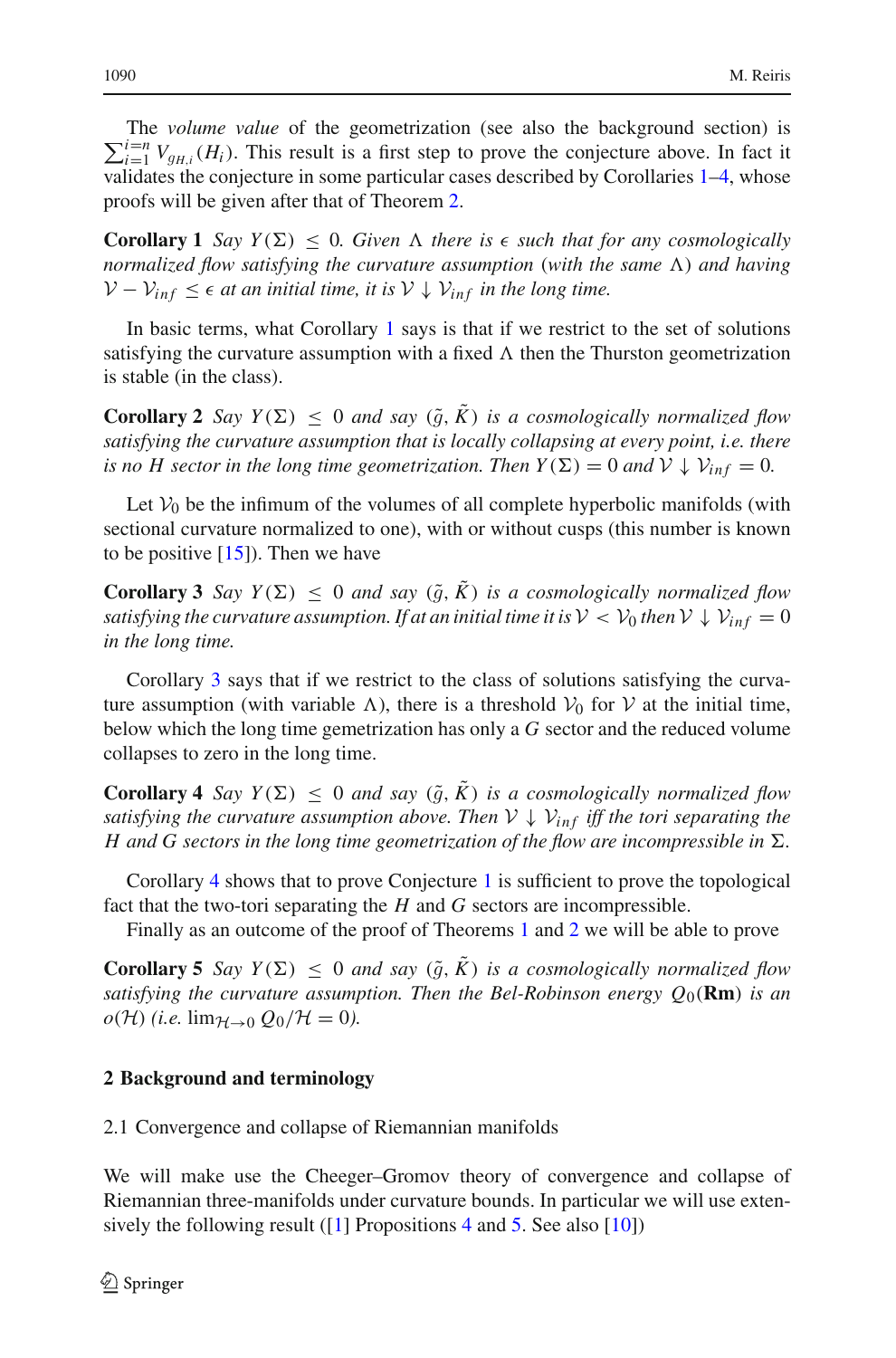**Proposition 1** *Let*  $(\Sigma_i, q_i)$  *be a sequence of Riemannian three-manifolds with or without boundary, with uniformly bounded*  $C^{\alpha}_{g_i}$  *Ricci curvature, i.e.*  $\|Ric_{g_i}\|_{C^{\alpha}_{g_i}} \leq \Lambda$ .<br>We have *We have*

- 1. *say* {*x<sub>i</sub>*} *is a sequence of points such that dist*(*x<sub>i</sub>*, ∂ $\Sigma$ *i*) → ∞ *and inj<sub><i>g*</sub></sub>(*x<sub>i</sub>*) ≥ *inj*<sub>0</sub>*. Then one can extract a subsequence*  $(\Sigma_{i_j}, x_{i_j}, g_{i_j})$  *converging in*  $C^{2,\beta}$  *to*  $(\Sigma_{\infty}, x_{\infty}, q_{\infty})(\beta < \alpha)$ *,*
- $(\Sigma_{\infty}, x_{\infty}, g_{\infty})(\beta < \alpha)$ ,<br>2. *suppose non of the*  $(\Sigma_i$  *is diffeomorphic to a closed space form* (*a quotient of*  $S^3$ *). Then for any*  $\epsilon > 0$  *and inj<sub>0</sub> there is r*( $\epsilon$ ,  $\Lambda$ *, inj<sub>0</sub>) with*  $r \to \infty$  *as*  $\epsilon$  → 0*, such that if dist*( $x_i$ ,  $\partial \Sigma_i$ ) ≥ *r* there is a finite cover of the ball  $B(x_i, r)$ *with inj*<sub>*gi*</sub>( $x_i$ ) ∼ *inj*<sub>0</sub>*.*

A number of remarks are in order.

(i) If *U* is any tensor field on a Riemannian manifold  $(\Sigma, g)$  then the  $C_g^{k, \alpha}$  norm of is defined as *U* is defined as

$$
||U||_{C_g^{k,\alpha}} = \sup_{x \in \Sigma} \left\{ |U|_g(x) + |\nabla U|_g(x) + \dots + |\nabla^k U|_g(x) + \sup_{y \in \Sigma} \left\{ \frac{|\nabla^k U(x) - \nabla^k U(y)|}{dist(x,y)^\alpha} \right\} \right\}.
$$

The difference  $\nabla^k U(x) - \nabla^k U(y)$  is by parallel transport along any shortest geodesic joining *x* with *y*.

(ii) The convergence in item *1* in the Proposition above is in the following sense: there is a sequence of submanifolds  $\tilde{\Sigma}_i \subset \Sigma_i$  with  $x_i \in \tilde{\Sigma}_i$  and dist $(x_i, \partial \tilde{\Sigma}_i) \to$  $\infty$  and a sequence of diffeomorphisms (onto the image)  $\varphi_i : \tilde{\Sigma}_i \to \Sigma_i$  such that  $\|\varphi_{i*}(g_i) - g_\infty\|_{C^{2,\beta}_{g_\infty}} \to 0.$ 

(c) A sequence of tensors  $U_i$  in  $(\Sigma_i, x_i, g_i)$  converge in  $C^{k, \beta}$  to  $U_{\infty}$  in  $(\Sigma_{\infty}, x_{\infty}, g_{\infty})$ if  $\|\varphi_{i\,*}U_{i}-U_{\infty}\|_{C_{q_{\infty}}^{k,\beta}}\to 0.$ 

(d) One practical consequence of Proposition [1](#page-7-3) is that when it comes to find interior elliptic estimates of certain elliptic operators on collapsed regions, we may well assume (because we can unwrap) that at the given point *x* where one wants to extract the estimate there is a chart  $(z_1, z_2, z_3)$  of harmonic coordinates covering the ball *B*(*x*, *inj*<sub>0</sub>) with *g*<sub>i</sub> j (the components of *g* in the chart {*z*}) bounded in  $C_{\{z\}}^{2,\alpha}$  (now the porms are standard Hölder porms on the chart  $f_z$ l) by a constant  $C(in \alpha \Delta)$ . We will norms are standard Hölder norms on the chart  $\{z\}$ ) by a constant  $C(inj_0, \Lambda)$ . We will be using this fact repeatedly all through the article.

#### 2.2 Electric-magnetic decomposition of the space–time curvature and some related formulae

In this section, we introduce the electric/magnetic decomposition of the space–time curvature and useful formulae. Non of the properties presented is given with a proof. The reader can consult the references [\[3](#page-23-6)[,5](#page-23-9)] for a detailed account on Weyl fields.

Let *T* be the normal unit vector field in the future direction and say **g** is a vacuum solution of the Einstein equations. Then the electric and magnetic fields of **Rm** are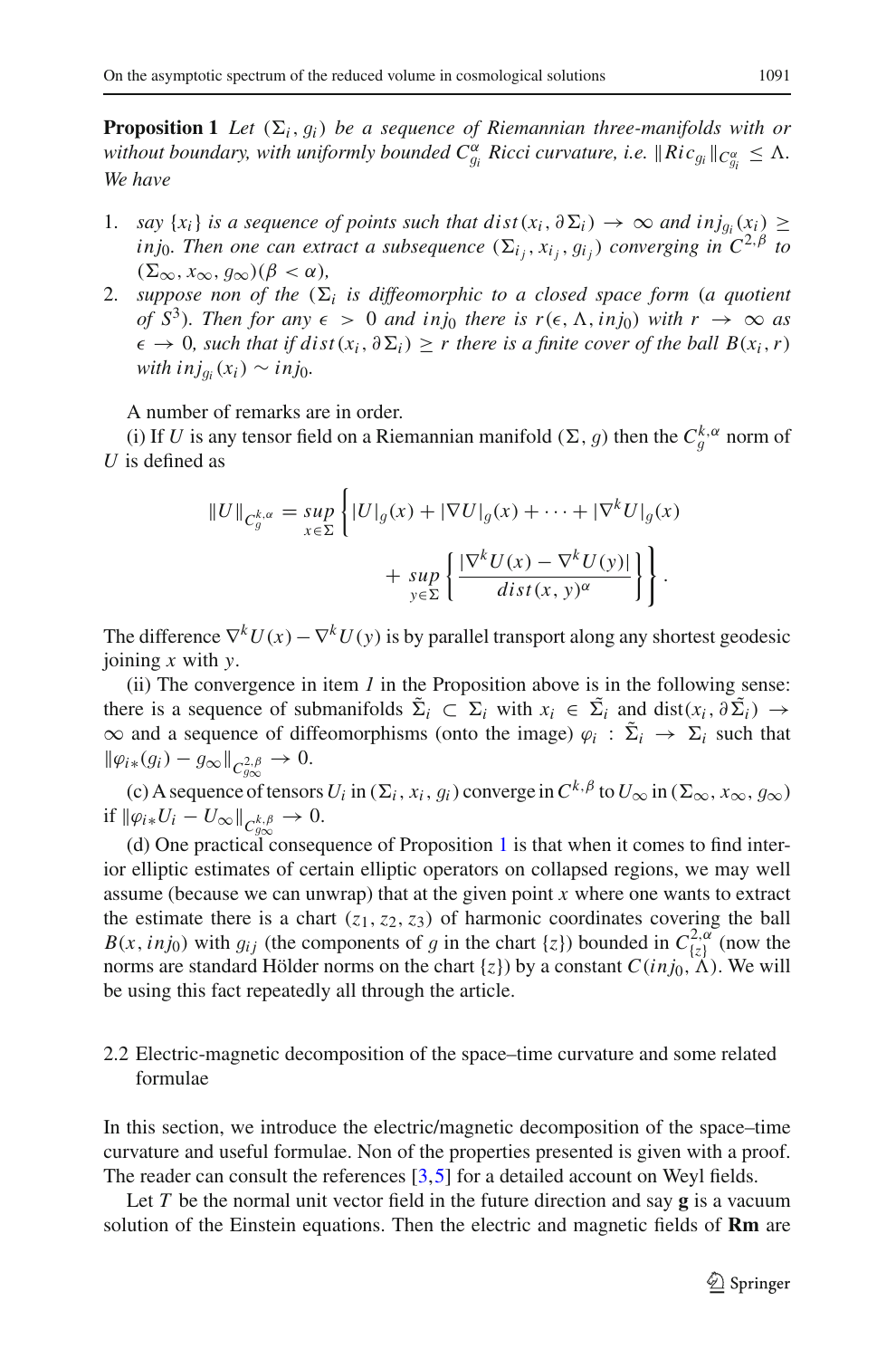defined by

$$
E_{ab} = \mathbf{R} \mathbf{m}_{acbd} T^c T^d, \quad B_{ab} =^* \mathbf{R} \mathbf{m}_{acbd} T^c T^d.
$$

The electric and magnetic fields are traceless and *<sup>T</sup>* -null (2, <sup>0</sup>) vectors. In terms of *g* and *K* they have the expressions

$$
E = Ric + kK - K \circ K, \quad B = -\frac{CurlK}{}
$$

where *Curl* is the operator on symmetric (2, 0) tensors defined as  $(CurlA)_{ab}$  =  $\frac{1}{2}(\epsilon_a^{cd}\nabla_d A_{cb} + \epsilon_b^{cd}\nabla_d A_{ca})$  ( $\epsilon_{abc}$  is the volume form). We also have

$$
Div E = K \wedge B, \quad Div B = -K \wedge B,
$$

where  $(DivA)_a = \nabla^b A_{ba}$  is the divergence and  $\wedge$  is the operation  $(A \wedge C)_a$  $\epsilon_a^{bc} A_b^d C_{dc}$ . Dynamically (under zero shift) we have

$$
\dot{E} = NCurlB - \nabla N \wedge B - \frac{5}{2}N(E \times K) - \frac{2}{3}N(E, K)g - \frac{1}{2}NkE,
$$
\n
$$
\dot{B} = -NCurlE + \nabla N \wedge E - \frac{5}{2}N(B \times K) - \frac{2}{3}N(B, K)k - \frac{1}{2}NkB.
$$

the dot meaning derivative with respect to  $k, \langle ., . \rangle$  is the inner product and  $\times$  is the operation

$$
(A \times C)_{ab} = \epsilon_a^{cd} \epsilon_b^{ef} A_{ce} C_{df} + \frac{1}{3} (A.C) g_{ab} - \frac{1}{3} (tr A)(tr C) g_{ab}.
$$

The Bel-Robinson tensor is the totally symmetric, traceless, (4, 0) tensor  $Q_{\alpha\beta\gamma\delta}$ , defined as

$$
Q_{\alpha\beta\gamma\delta} = \mathbf{Rm}_{\alpha\mu\gamma\nu}\mathbf{Rm}_{\beta\delta}^{\mu\nu} + \mathbf{Rm}_{\alpha\mu\gamma\nu}^*\mathbf{Rm}_{\beta\delta}^{\mu\nu}.
$$

We have  $Q_{\alpha\beta\gamma\delta}(\mathbf{Rm})T^{\alpha}T^{\beta}T^{\gamma}T^{\delta} = |E|_{g}^{2} + |B|_{g}^{2}$  and  $\nabla^{\alpha}Q_{\alpha\beta\gamma\delta}(\mathbf{Rm}) = 0$ . Denote by *Q* the integral in  $\Sigma$  of  $Q_{TTTT}$ . Taking the divergence of  $Q_{\alpha TTT}$  and integrating we get the *Gauss equation*

$$
\dot{Q} = -3 \int\limits_{\Sigma} N Q_{\alpha\beta T T} \Pi^{\alpha\beta} dv_g.
$$

where  $\Pi$  is the *deformation tensor*  $\Pi_{\alpha\beta} = \nabla_{\alpha} T_{\beta}$ . Restricted to any CMC slice we have  $\Pi = -K$ ,  $\Pi_{Ti} = \frac{1}{N} \nabla_i N$ ,  $\Pi_{Ti} = 0$  and  $\Pi_{TT} = 0$ . Again dot means derivative with respect to *k*. All through the article we will use the formulae above but for the cosmologically normalized tensors. We will indicate that by using a tilde above the referred tensor or by including a subindex  $\tilde{g}$  next to tensor operation, for instance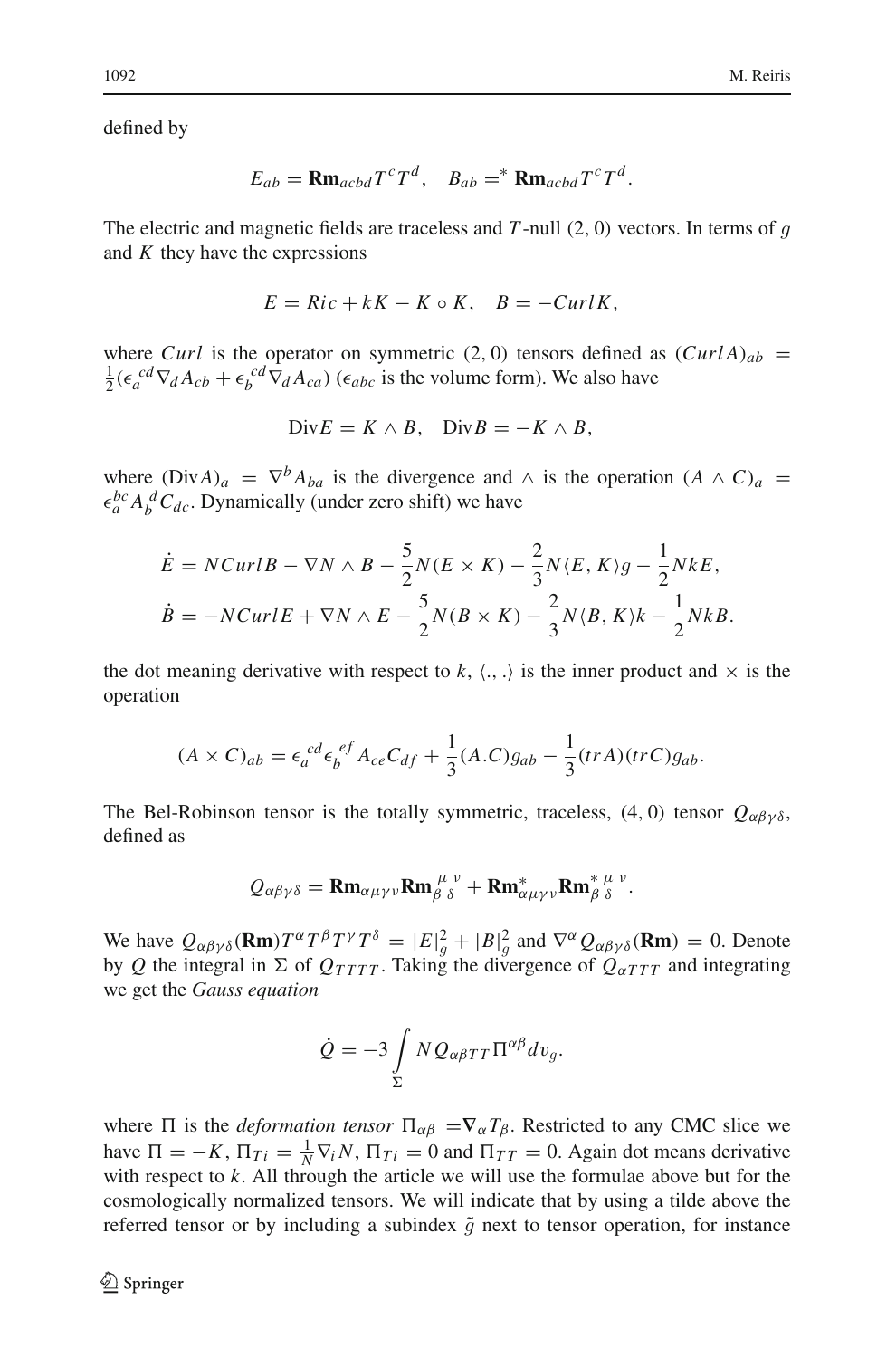$\wedge_{\tilde{g}}$  or  $|(.)|_{\tilde{g}}$ . The cosmological normalized versions of the equations above is straight-<br>forward to get and won't be deduced when needed forward to get and won't be deduced when needed.

## 2.3 The Newtonian potential, the reduced volume element and the logarithmic time

When working with cosmologically normalized quantities, it is convenient to use the *logarithmic time*  $\sigma = -\ln -k$  as the time variable. Derivatives with respect to  $\sigma$  of a cosmologically normalized quantity gives rise to a quantity which is also cosmologically normalized. *For the rest of the article derivatives with respect to* σ *will be denoted with a dot.*

To illustrate how to work with cosmologically normalized quantities let us introduce the *Newtonian potential*  $\phi = 3\tilde{N} - 1 = 3N\mathcal{H}^2 - 1$  and the *reduced volume element*  $dv = H^3 dv_g$  (both are scale invariant) and let us deduce the following pair of equations which will be fundamental

$$
\frac{\ln(d\nu)^{\frac{1}{3}}}{d\sigma} = \phi,\tag{7}
$$

<span id="page-10-1"></span>
$$
\Delta_{\tilde{g}}\phi - |\tilde{K}|_{\tilde{g}}^2\phi = |\tilde{\hat{K}}|_{\tilde{g}}^2.
$$
\n(8)

We have used a hat^above  $\tilde{K}$  to mean the traceless part of  $\tilde{K}$  (with respect to  $\tilde{q}$ ).<sup>[15](#page-10-0)</sup> Under zero shift we have

$$
\frac{ddv_g}{dk} = \frac{1}{2}tr_g\frac{dg}{dk}dv_g = -Nk dv_g.
$$

Now  $d/d\sigma = (d/dk)(dk/d\sigma) = -kd/dk$  and so

$$
\frac{d\ln(d\nu)^{\frac{1}{3}}}{d\sigma} = \frac{d\ln\mathcal{H}}{d\sigma} + \mathcal{H}(N\mathcal{H}/3) = 3N\mathcal{H}^2 - 1,\tag{9}
$$

as desired. To get the Poisson-like equation for the Newtonian potential  $\phi$  observe that the lapse equation  $(6)$  is scale invariant and therefore

$$
-\Delta_{\tilde{g}}\tilde{N} + |\tilde{K}|_{\tilde{g}}^2 \tilde{N} = 1.
$$

Making  $\tilde{N} = \frac{1}{3}(\phi + 1)$  we get

$$
-\Delta_{\tilde{g}}\phi + |\tilde{K}|_{\tilde{g}}^2\phi = 3 - |\tilde{K}|_{\tilde{g}}^2 = -|\tilde{K}|_{\tilde{g}}^2.
$$

A final remark. The Maximum principle applied to [\(8\)](#page-10-1) gives  $-1 \le \phi \le 0$ . This important fact implies by Eq. [\(7\)](#page-10-1) that the local reduced volume element  $d\nu$  is nonincreasing (under zero shift) and in particular that the reduced volume  $V$  is monotonically decreasing unless is steady in which case the solution is a flat cone.

<span id="page-10-0"></span><sup>15</sup> We will use the same notation for *Ric*.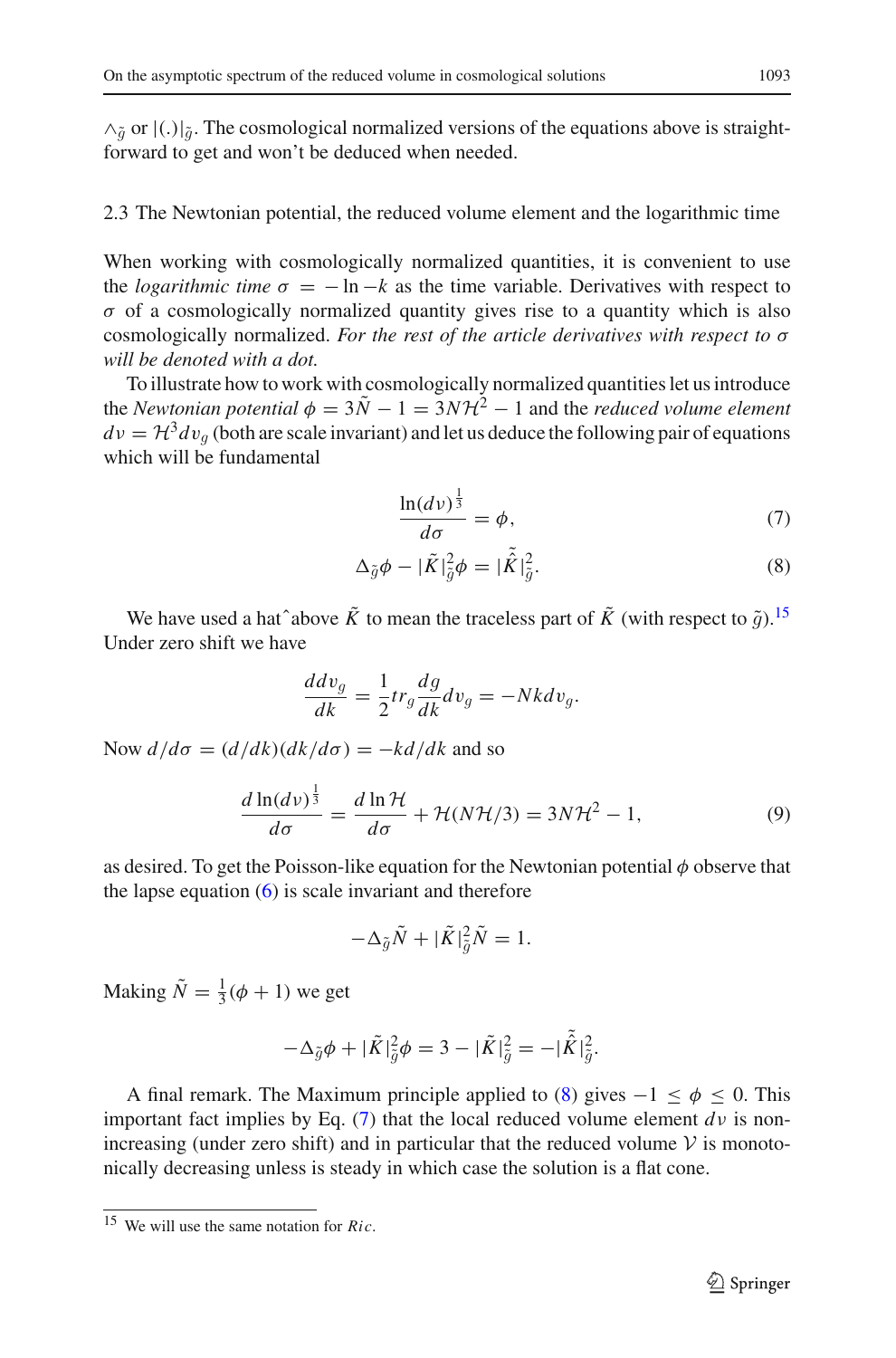In this section we introduce some definitions, that although not strictly needed, puts the main concepts used in a broad geometric context.

**Definition 1** Given a compact three-manifold  $\Sigma$  define the geometric spectrum to be the set of all its partitions (geometric states) of the form  $\Sigma = \{H_1, \ldots, H_i, G_1, \ldots, G_i\}$ where the *H* pieces are three manifolds possibly with boundary admitting a complete hyperbolic metric of finite volume, and the *G* are graph three-manifolds possibly with boundary. If any, the boundaries in all pieces are two-tori and a torus in the boundary of a *H* piece is always a torus in the boundary of a *G* piece. Two geometric states are said to be equivalent if there is an isotopy in  $\Sigma$  carrying the *H* and the *G* sectors of one into the *H* and *G* sectors of the other. A geometric state is said to be pure if there is only a *H* or a *G* piece.

**Definition 2** Given a geometric state  $\{H_1, \ldots, H_i, G_1, \ldots, G_i\}$ , its volume value *V* is defined as the sum of the volumes of the complete hyperbolic metrics of finite volume of the *H* pieces. The volumetric spectrum is defined as the set of all the volume values for all the states in the geometric spectrum.

In this terminology, Theorem [1](#page-4-3) says in particular that if  $\epsilon$  is chosen sufficiently small then after sufficiently long time the  $\epsilon$ -thick–thin decomposition is a (persistent) geometric state of the manifold. We will prove in Theorem [2](#page-6-2) that  $V$  decreases to the volume value of the geometric state in which the flow is decaying.

We make precise now the notion of persistence of a geometrization introduced in section 1. These notions will be used in the proofs of the main results. We say that a long time, cosmologically normalized flow  $(\tilde{q}, K)$  implements a persistent geometrization iff either

- 1. *inj* $_{\tilde{g}(\sigma)}(\Sigma) \to 0$  as  $\sigma$  goes to infinity (in which case there is only one persistent *G* piece) or
- 2. *inj*<sub> $\tilde{g}_{\sigma}(\Sigma) \geq inj_0 > 0$  as  $\sigma$  goes to infinity (in which case there is only one</sub> persistent *H* piece) and there is a continuous function  $\varphi$  : (− ln −*a*, ∞) × *H* →  $Σ$ , differentiable in the second factor, such that  $\|\varphi^*\tilde{g}(\sigma) - \tilde{g}_H\|_{C_{\tilde{g}_H}^{2,\beta}}$  $\rightarrow$  0 as  $\sigma$

goes to infinity, or

3. the injectivity radius collapses in some regions and remains bounded below in some others (in which case there are a set of *G* pieces  $G_1, \ldots, G_j$  and a set of *H* pieces  $H_1, \ldots, H_k$  and for any  $\epsilon > 0$  and for any *H* piece  $(H_i, \tilde{g}_{Hi})$  there is a continuous function  $\varphi_i$  :  $(-\ln -a, \infty) \times H_i^{\epsilon} \to \Sigma$ , differentiable in the second factor such that  $\|\varphi_i^*\tilde{g}(\sigma) - \tilde{g}_{Hi}\|_{C^{2,\beta}_{\tilde{g}_{Hi}}}$  $\rightarrow$  0 as  $\sigma$  goes to infinity.

## 2.5 Some useful terminology

Any sequence  $\{\sigma_i\}$  of logarithmic times  $(\sigma_i = -\ln -k_i)$  which is diverging i.e.  $\lim_{i\to\infty} \sigma_i = \infty$  will be called a *diverging sequence of logarithmic times* and abbreviated DSLT. Given a DSLT,  $\{\sigma_i\}$ , we say that a sequence of sets  $\Omega(\sigma_i)$  has *asymptotically*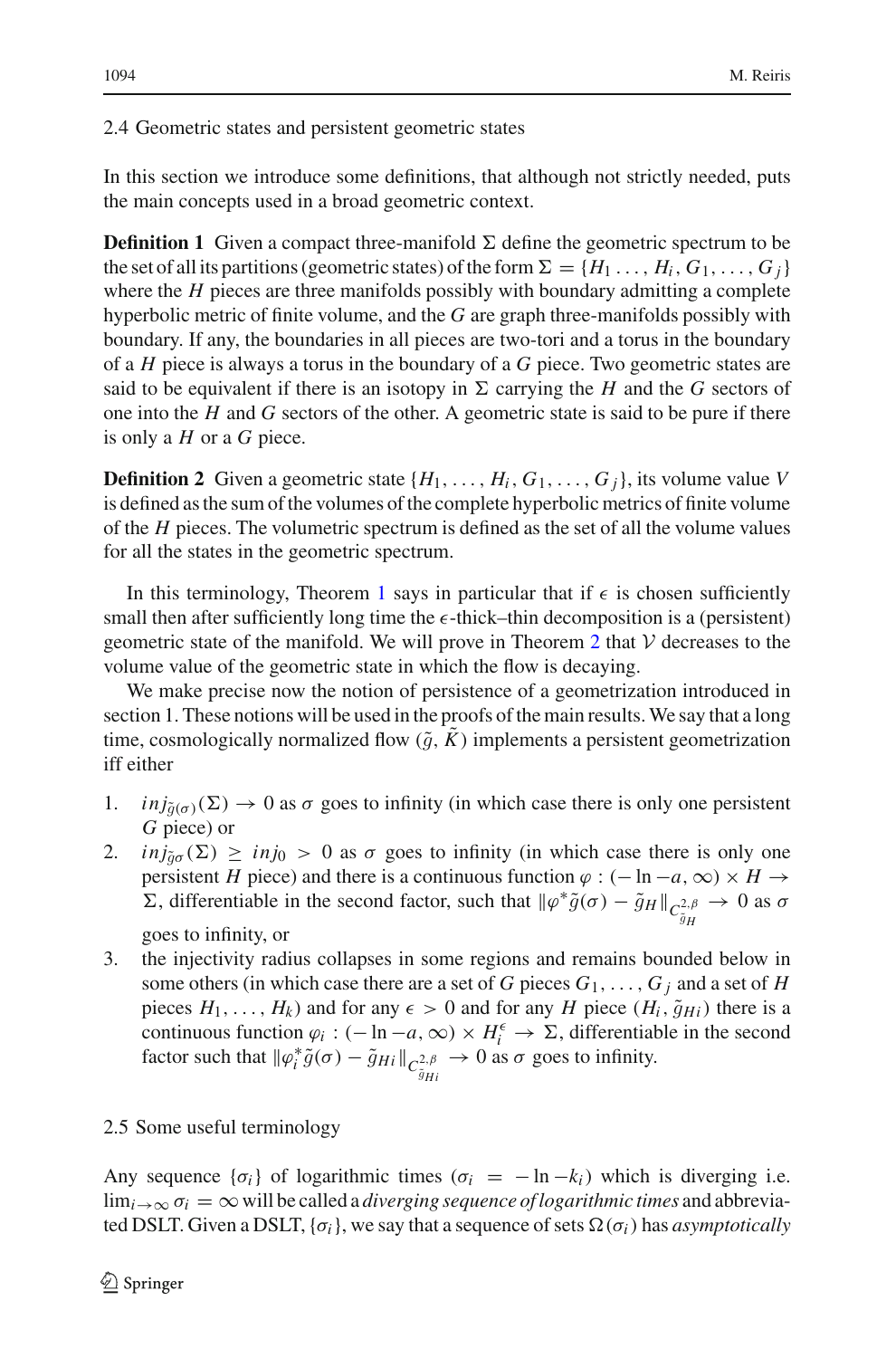*total reduced volume* (ATRV) if  $V(\Omega(\sigma_i)) \to V_{\infty}$  as  $\sigma_i \to \infty$  where  $V_{\infty}$  is the limit of the reduced volume in the long time. Similarly we can define a set having *asymptotically non-zero* (ANZRV) or *asymptotically zero reduced volume* (AZRV). We say that a quantity *f* controls a quantity *h* if  $|f| < M$  implies  $|h| < C(M)$ , and *f* controls *h* at zero if  $M \to 0$  implies  $C(M) \to 0$ .

#### **3 Proof of the main results and corollaries**

This section is organized as follows. We prove first three propositions (Propositions [2–](#page-12-0) [4\)](#page-14-0) that would frame the proofs of Theorems [1](#page-4-3) and [2.](#page-6-2) We prove then Theorems [1](#page-4-3) and [2](#page-6-2) and next the Corollaries [1–](#page-7-0)[5.](#page-7-4)

Let us give a heuristic behind the proofs of Theorems [1](#page-4-3) and [2.](#page-6-2) The key ingredient is to look at the reduced volume. As it is monotonic, it must settle in some limit value  $V_{\infty}$ as  $H \to 0$ . Therefore in the regions where the injectivity radius is bounded below (in  $(\Sigma, \tilde{g}(\sigma))$ ) it must be  $\phi \sim 0$  otherwise by Eq. [\(7\)](#page-10-1) the volume would keep decreasing and eventually become below  $V_{\infty}$ . Using Eq. [\(8\)](#page-10-1) this implies  $|\tilde{\hat{K}}|^2_{\tilde{g}} \sim 0$  which after using the Einstein equations implies  $|\tilde{Ric}|^2_{\tilde{g}} \sim 0$ . In other words the regions where the injectivity radius remains bounded below become hyperbolic. This argument gives the injectivity radius remains bounded below become hyperbolic. This argument gives in essence Theorem [1.](#page-4-3) Theorem [2](#page-6-2) is more involved because it deals with the regions where the injectivity radius collapses. We are able to show however that if the *G* regions (where the injectivity radius collapses) carry a non-zero reduced volume (call it  $V_0$ ), then the regions inside *G* whose unwrapped geometry becomes hyperbolic carry asymptotically all the volume  $V_0$ . This fact will imply an isoperimetric inequality showing that the regions lying at a distance between 1/2 and 1 from the collapsed regions and whose unwrapped geometry is becoming hyperbolic, carry also asymptotically a non-zero reduced volume (if  $V_0 \neq 0$ ). As these two regions are disjoint, the limit of the volume of the *G* regions must be above  $V_0$  which is a contradiction.

<span id="page-12-0"></span>**Proposition 2** *Say*  $Y(\Sigma) \leq 0$  *and say*  $(\tilde{g}, \tilde{K})$  *is a cosmologically normalized flow satisfying the curvature assumption. At any logarithmic time* σ *we have the following properties.*

- 1.  $\|\tilde{\hat{K}}\|_{C_{\tilde{g}}^{1,\alpha}}$ <br>2. For any *,*  $\|\tilde{Ric}\|_{C_{\tilde{g}}^{\alpha}}$  *and*  $\|\phi\|_{C_{\tilde{g}}^{2,\alpha}}$ <br> $\leq$  > 0 *there is*  $\delta(\leq \lambda)$ *are controlled by*  $\Lambda$ .
- 2. *For any*  $\epsilon > 0$  *there is*  $\delta(\epsilon, \Lambda) > 0$  *such that at any point p if*  $|\phi(p)| \leq \delta$  *then*  $|\tilde{\hat{K}}|_{\tilde{g}}(p) \leq \epsilon$ . In other words  $-\phi(p)$  controls  $|\tilde{\hat{K}}|_{\tilde{g}}(p)$  at zero.

*Proof* 1. As has been proved in [\[1](#page-23-2), Proposition 2.2],  $\|\tilde{K}\|_{L_{\tilde{g}}^{\infty}}$  and  $\|Ric\|_{L_{\tilde{g}}^{\infty}}$  are controlled by  $\Lambda$ . Consider the elliptic system

$$
Div\tilde{K} = 0,\t(10)
$$

<span id="page-12-1"></span>
$$
Curl_{\tilde{g}}\tilde{\hat{K}} = -B,\tag{11}
$$

 $\mathcal{D}$  Springer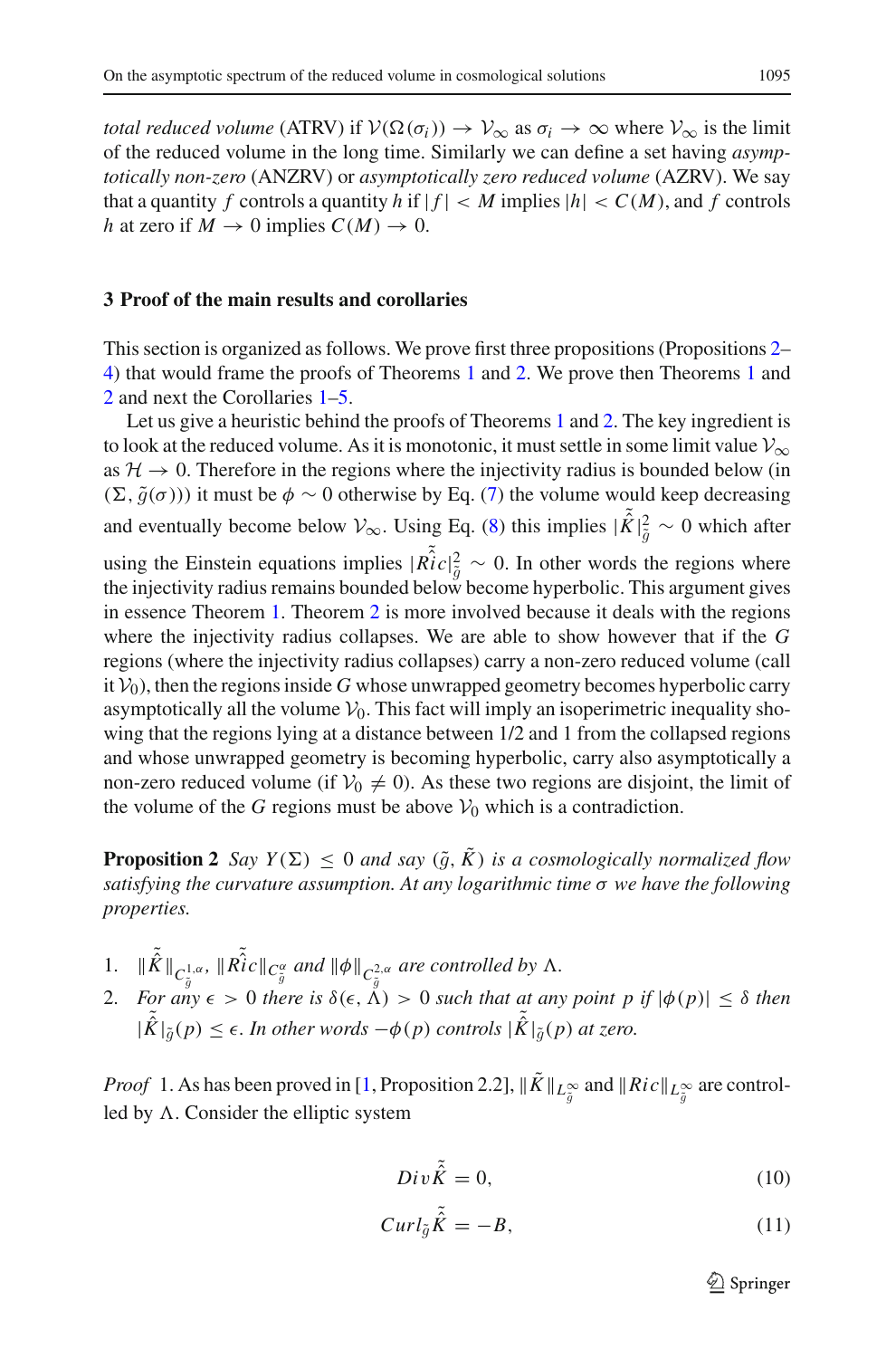Pick a point  $x \in \Sigma$  and unwrap<sup>16</sup> if necessary to have  $inj_{\tilde{g}}(x) \geq inj_0$ . Then interior Schauder estimates [\[8](#page-23-14)] show that  $\|\tilde{K}\|_{C_{\tilde{g}}^{1,\alpha}(B(x,inj_0/2))}$  is controlled by  $\Lambda$ . Therefore  $\|\tilde{\hat{K}}\|_{C_{\tilde{g}}^{1,\alpha}}$  is controlled by  $\Lambda$ . From  $E = \tilde{Ric} - 3\tilde{K} + \tilde{K} \circ \tilde{K}$  we get that  $\|\tilde{Ric}\|_{C_{\tilde{g}}^{\alpha}}$  is controlled by  $\Lambda$ . Schauder estimates applied to

$$
\Delta_{\tilde{g}}\phi - |\tilde{\hat{K}}|_{\tilde{g}}^2\phi = |\tilde{K}|_{\tilde{g}}^2,
$$

show that  $\|\phi\|_{C^2_{\tilde{a}}}$  is controlled by  $\Lambda$ .

2. Suppose there is a sequence of logarithmic times  $\{\sigma_i\}$  and a sequence of points  ${x_i}$  such that  $\phi(x_i, \sigma_i) \to 0$  but  $|\tilde{K}|_{\tilde{g}(\sigma_i)}(x_i, \sigma_i) \geq M$  with  $M > 0$ . Unwrapping if necessary to have  $inj_{\tilde{g}}(x_i) \geq inj_0$  we can extract a subsequence of  $\{\sigma_i\}$  such that on the balls  $B(x_i, inj_0/2)$ ,  $\tilde{g}(\sigma_i)$  converges in  $C^{2,\beta}$  to a limit metric  $\tilde{g}_{\infty}, \phi$  converges in  $C^{2,\beta}$  to a limit  $\phi_{\infty} \leq 0$  with  $\phi_{\infty}(x_{\infty}) = 0$  and  $\tilde{\hat{K}}$  converges in  $C^{1,\beta}$  to a limit  $\tilde{\hat{K}}_{\infty}$ with  $|\tilde{\hat{K}}|_{\tilde{g}_{\infty}}(x_{\infty}) \geq M$ , all satisfying the equation

$$
\Delta_{\tilde{g}_{\infty}} \phi_{\infty} - |\tilde{K}_{\infty}|_{\tilde{g}_{\infty}}^2 \phi_{\infty} = |\tilde{\hat{K}}|_{\tilde{g}_{\infty}}^2.
$$

However at  $x_{\infty}$  it is  $0 \geq (\Delta_{\tilde{g}_{\infty}} \phi_{\infty})(x_{\infty}) = |\tilde{K}|_{\tilde{g}_{\infty}}^2(x_{\infty}) > M > 0$  which is absurd.  $\Box$ 

<span id="page-13-1"></span>**Proposition 3** *Say*  $\Sigma$  *is a compact three-manifold with bounded*  $C_g^{\alpha}$  *norm of the curvature and bounded volume i.e.*  $\|\textbf{Ric}\|_{C\alpha} + \textbf{vol}(\Sigma) \leq \Lambda$  *and say*  $\mathbf{r} \leq \mathbf{r}'$  *Then curvature and bounded volume, i.e.*  $\|Ric\|_{C_g^{\alpha}} + vol_g(\Sigma) \leq \Lambda$ , and say  $r < r'$ . Then<br>there is  $C(\Lambda, \pi, \pi')$  such that for any maggiumble wheat  $\Omega$ , it is used  $(BC, \pi)$ . *there is*  $C(\Lambda, r, r')$  *such that for any measurable subset*  $\Omega$  *it is*  $vol_g(B(\Omega, r)) \geq C(\Lambda, r, r')$  *ind*  $(B(\Omega, r'))$  *where*  $B(\Omega, s)$  *is the hall of*  $\Omega$  *with radius s*  $C(\Lambda, r, r')vol_g(B(\Omega, r'))$  *where*  $B(\Omega, s)$  *is the ball of*  $\Omega$  *with radius s.* 

*Proof* Let  $K(\Lambda) < 0$  be a lower bound for the sectional curvatures of any Riemannian three-manifold with  $\|Ric\|_{L^{\infty}_{g}} \leq C(\Lambda)$ . Let  $\{x_i, i = 1, ..., m\} \subset \Sigma$  be any set of *m* points. By the Bishon-Gromov volume comparison the function of *m* points. By the Bishop–Gromov volume comparison the function vol<sub>g</sub>(∪ $i=$ <sup>*n*</sup> $B(x_i, r)$ )/vol<sub>g $K$ </sub> (*o*, *r*) is monotonically decreasing as *r* increases, where  $g_K$  is a metric of constant sectional curvature  $K$  in  $\mathbb{R}^3$ . We have therefore

$$
\text{vol}_g(\bigcup_{i=1}^{i=m} B(x_i, r')) \le C(\Lambda, r, r') \text{vol}_g(\bigcup_{i=1}^{i=m} B(x_i, r)),\tag{12}
$$

for any  $r < \bar{r}$ . Now consider a measurable set  $\Omega$ . There is  $\{x_i, i = 1, \ldots, \infty\} \subset \Omega$ such that

$$
\cup_{i=1}^{i=m} B(x_i,r) \uparrow_m B(\Omega,r),
$$

and

$$
\bigcup_{i=1}^{i=m} B(x_i, r') \uparrow B(\Omega, r').
$$

<span id="page-13-0"></span><sup>&</sup>lt;sup>[1](#page-7-3)6</sup> So far we have  $L_g^{\infty}$  control of *Ric*. Still Proposition 1 holds, and one can unwrap to have *inj<sub>0</sub>* ∼ *inj*<sub>0</sub>  $\sim$  *inj*<sub>0</sub> but this time the unwrapped geometry is controlled in  $C^{1,\beta}$ . This is enough however to get elliptic estimates from Eqs. [\(10\)](#page-12-1) and [\(11\)](#page-12-1). This is the only time we will need an extension of Proposition [1.](#page-7-3)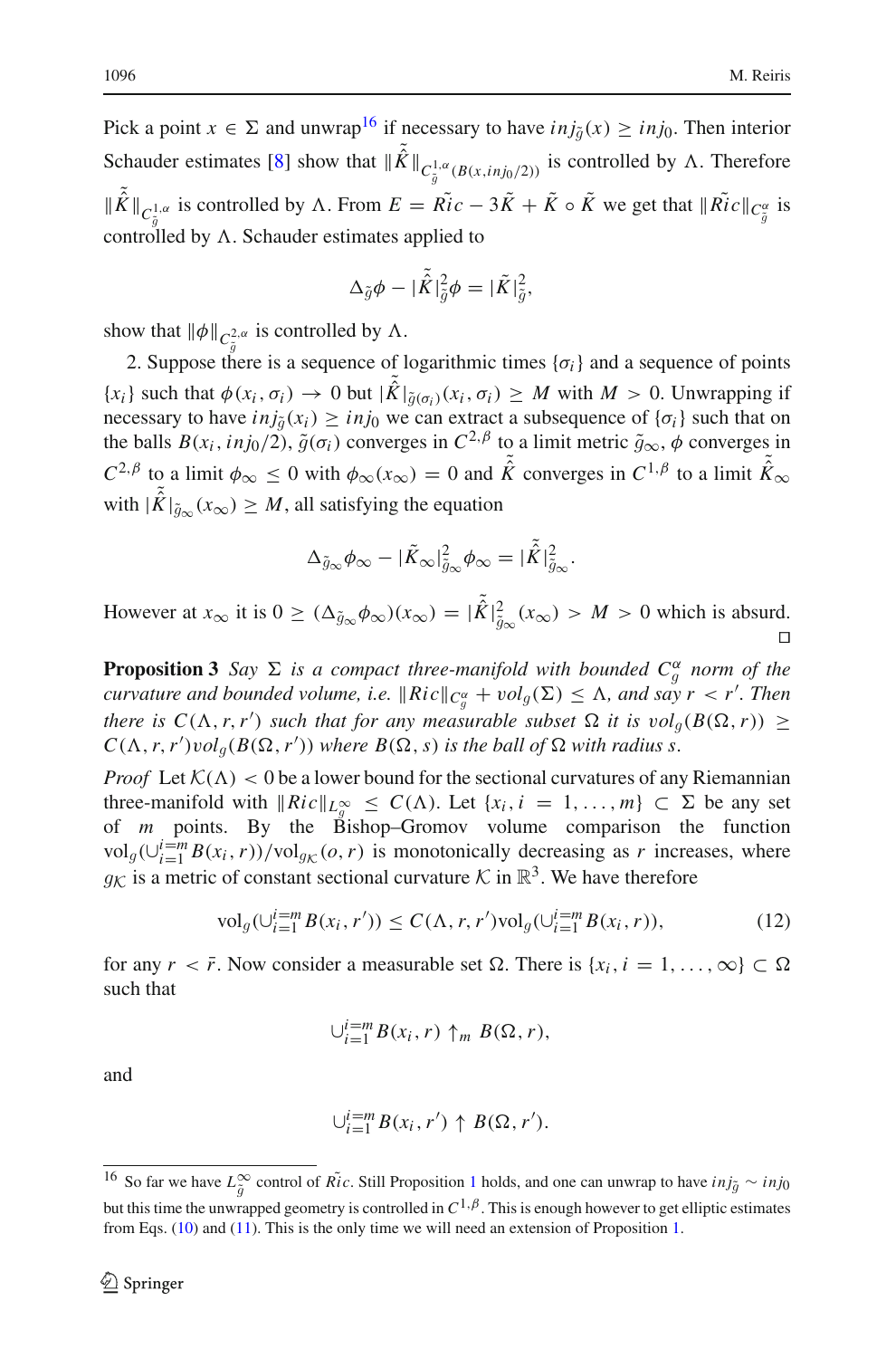Then taking volumes we have

$$
\text{vol}_g(B(\Omega, r')) = \lim_{m \to \infty} \text{vol}_g(\bigcup_{i=1}^{i=m} B(x_i, r')) \le C(\Lambda, r, r') \lim_{m \to \infty} \text{vol}_g(\bigcup_{i=1}^{i=m} B(x_i, r))
$$
  
= C(\Lambda, r, r') \text{vol}\_g(B(\Omega, r)),

which finishes the proof.  $\Box$ 

<span id="page-14-0"></span>**Proposition 4** *Say*  $Y(\Sigma) \leq 0$  *and say*  $(\tilde{q}, \tilde{K})$  *is a cosmologically normalized flow satisfying the curvature assumption. We have the following properties.*

- 1. *Given*  $\Gamma \ge 0$  *and any DSLT,* { $\sigma_i$ }*, the sequence of sets*  $\Omega_{\phi,\Gamma}(\sigma_i) = \{x \in \Sigma / \sigma_i\}$  $-\phi(x, \sigma_i) \geq \Gamma$  *has AZRV.*
- 2. *Given*  $\Gamma \ge 0$  *and any DSLT*, { $\sigma_i$ }*, the sequence of sets*  $\Omega_{\tilde{K},\Gamma}(\sigma_i) = \{x \in \Sigma/\}$
- $|\tilde{K}(x, \sigma_i)|_{\tilde{g}(\sigma_i)} \geq \Gamma\}$  *has AZRV.*<br>3. *Given*  $\Gamma \geq 0$  *and any DSLT,* { $\sigma_i$ }*, the sequence of sets*  $\Omega_{\nabla \tilde{K}, \Gamma} = \{x \in \Sigma / \Gamma\}$  $|\nabla \tilde{K}(x, \sigma_i)|_{\tilde{g}(\sigma_i)} \geq \Gamma\}$  has AZRV.<br>For any pair of DSIT  $f_{\sigma}$ , and Iq
- 4. *For any pair of DSLT,*  $\{\sigma_i\}$  *and*  $\{\sigma'_i\}$  *with*  $\delta' \ge \sigma_i \sigma'_i \ge \delta$  ( $\delta' > \delta > 0$  *and fixed*) *we have*

$$
\int\limits_{\sigma'_i}^{\sigma_i} \|E\|_{L_{\tilde{g}(\sigma)}^2}^2 d\sigma \to 0.
$$

5. *For any DSLT* {σ*i*} *we have*

$$
\tilde{Q}_0(\sigma_i) = (\|E\|_{L_{\tilde{g}}^2}^2 + \|B\|_{L_{\tilde{g}}^2}^2)(\sigma_i) \to 0.
$$

*and therefore the sets*

$$
\Omega_{B,\Gamma}(\sigma_i) = \{x \in \Sigma / |B(x, \sigma_i)|_{\tilde{g}(\sigma_i)} \geq \Gamma\},\
$$
  

$$
\Omega_{\tilde{Ric},\Gamma}(\sigma_i) = \{x \in \Sigma / |\tilde{Ric}(x_i, \sigma_i)|_{\tilde{g}(\sigma_i)} \geq \Gamma\},\
$$

*have AZRV.*

*Proof 1*. Differentiating

$$
\Delta_{\tilde{g}}\phi - |\tilde{K}|_{\tilde{g}}^2\phi = |\tilde{K}|_{\tilde{g}}^2,
$$

<span id="page-14-1"></span>with respect to logarithmic time we get

$$
\Delta_{\tilde{g}}\dot{\phi} - |\tilde{K}|_{\tilde{g}}^2 \dot{\phi} = -(\Delta_{\tilde{g}})\dot{\phi} + (|\tilde{K}|_{\tilde{g}}^2)\dot{\phi} + (|\tilde{K}|_{\tilde{g}}^2).
$$
\n(13)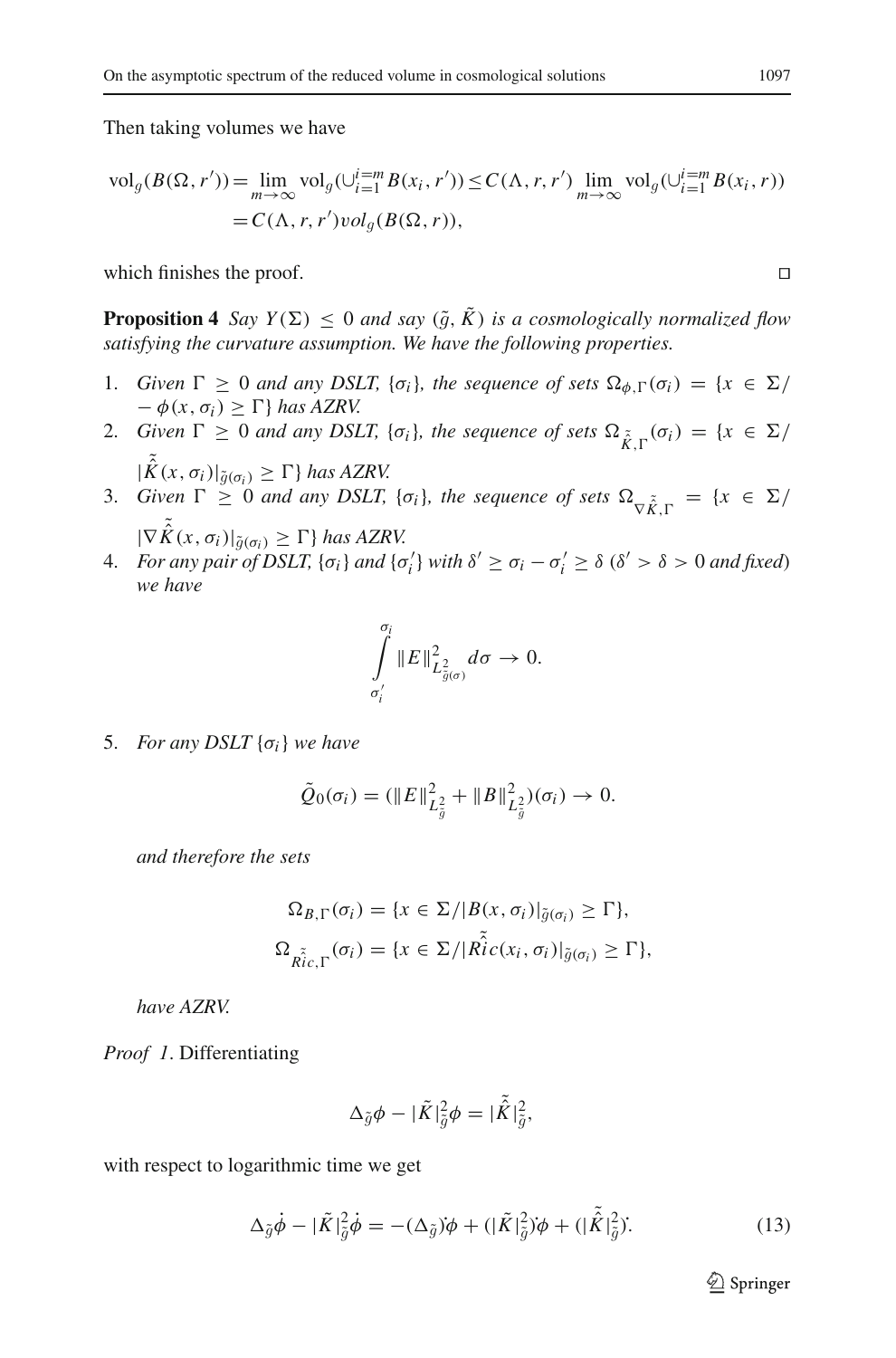Appealing to

$$
\dot{\tilde{g}} = 2\phi\tilde{g} - 6\tilde{N}\tilde{\tilde{K}},
$$
  

$$
\dot{\tilde{K}} = -\tilde{\tilde{K}} - \phi\tilde{g} - \nabla^2\phi + \phi E + E - \tilde{N}(\tilde{\hat{K}} \circ \tilde{\hat{K}} - 2\tilde{\hat{K}}),
$$
  

$$
(\Delta_{\tilde{g}})(\phi) = \langle \nabla^2\phi, \dot{\tilde{g}} \rangle_{\tilde{g}} - \langle \nabla\phi, Div\dot{\tilde{g}} + \frac{1}{2}dir_{\tilde{g}}\dot{\tilde{g}} \rangle_{\tilde{g}},
$$

we get by Proposition [2](#page-12-0) *l* that the right-hand side of Eq. [\(13\)](#page-14-1) has  $C^{\alpha}$  norm controlled by  $\Lambda$ . By the maximum principle on Eq. [\(13\)](#page-14-1)  $\|\dot{\phi}\|_{L^\infty}$  is controlled by  $\Lambda$ . Therefore writing  $\phi(x,\sigma) - \phi(x,\sigma_i) = \int_{\sigma_i}^{\sigma} \phi(x,\sigma) d\sigma$  we see that if  $-\phi(x,\sigma_i) \geq \Gamma$  there is  $T(\Lambda, \Gamma)$ such that  $-\phi(x,\sigma) \ge \Gamma/2$  for every  $\sigma \in [\sigma_i, \sigma_i + T(\Lambda, \Gamma)]$ . Now suppose there is a subsequence of  $\{\sigma_i\}$  denoted by  $\{\sigma_{i_j}\}$  such that  $V(\Omega_{\phi,\Gamma}(\sigma_{i_j})) \geq M$  for some  $M > 0$ , then  $\dot{\mathcal{V}}(\sigma) = \int_{\Sigma} (dv) = \int_{\Sigma} 3\phi dv \le -3MT(\Lambda)/2$  for any  $\sigma \in [\sigma_{i_j}, \sigma_{i_j} + T(\Lambda, \Gamma)].$ Therefore as  $\check{\mathcal{V}}$  is monotonic, it must be  $\mathcal{V}(\sigma) \downarrow -\infty$  as  $\sigma \to \infty$  which is absurd.

*2*. This is direct from *1* above and Proposition [2](#page-12-0) *2*.

*3*. We prove first the claim that if  $|\nabla \tilde{K}(x, \sigma)|_{\tilde{g}} \geq \Gamma$  then there is  $r(\Lambda, \Gamma)$  and  $x' \in B(x, r)$  such that  $|\tilde{K}(x', \sigma)|_{\tilde{g}} \geq M$  for some  $M(\Lambda, \Gamma) > 0$ . This shows that  $\Omega \sim (\sigma) \subset B(\Omega \sim (\sigma), r)$ . Once this is proved by Propositions 3 and 4.2 that  $\Omega_{\nabla \tilde{K},\Gamma}(\sigma) \subset B(\Omega_{\tilde{K},M}(\sigma),r)$ . Once this is proved, by Propositions [3](#page-13-1) and [4](#page-14-0) 2  $B(\Omega_{\tilde{K},M}(\sigma_i), r)$  and therefore  $\Omega_{\nabla \tilde{K},\Gamma}(\sigma_i)$  have AZRV which would finish this item. Now let us prove the claim. From now on if at *x*,  $inj_{\tilde{q}(\sigma)}(x)$  is small we unwrap to have  $inj_{\tilde{g}(\sigma)}(x) \geq inj_0 > 0$ . By Proposition [2](#page-12-0) *1* we have that  $\nabla \tilde{\hat{K}}$  is controlled in  $C^{\alpha}$ , therefore  $|\nabla \tilde{\hat{K}}(x,\sigma) - \nabla \tilde{\hat{K}}(y,\sigma)|_{\tilde{g}} \leq C(\Lambda) d(x,y)^{\alpha}$ . Pick a unit vector  $v(x)$ at *x* such that  $|\nabla_v \hat{K}(x, \sigma)|_{\tilde{g}} \ge \Gamma/3$ . Pick a harmonic chart  $\{x^i\}$  covering the ball  $P(x, in)$  even that the Christoffel symbols  $\Gamma^k$  are zero at *x* (this is always possible)  $B(x, inj_0)$  such that the Christoffel symbols  $\Gamma_{ij}^k$  are zero at *x* (this is always possible) and write in the  $\{x^i\}$  coordinates

$$
(\nabla_v \tilde{\hat{K}})_{jk}(y) = v^i \partial_{x^i} \tilde{\hat{K}}_{jk}(y) - \Gamma^l_{jk'}(y) \tilde{\hat{K}}_{lk}(y) v^{k'}(y) - \Gamma^l_{kk'}(y) \tilde{\hat{K}}_{jl}(y) v^{k'}(y).
$$

Pick  $r(\Lambda, \Gamma) \leq inj_0$  with  $r^{\alpha} C(\Lambda) \leq \Gamma/20$  such that  $|\Gamma_{ij}^l$  $\tilde{\hat{K}}_{lk}$  |  $\leq \Gamma/40$  on  $B(x, r)$ . Then on  $B(x, r)$  we have  $|\partial_v \tilde{\hat{K}}(x) - \partial_v \tilde{\hat{K}}(y)| \le \Gamma/10$  and therefore  $|\tilde{\hat{K}}(p) - \tilde{\hat{K}}(q)| \ge$  $\Gamma$ 2*r*/4 where *p* and *q* are the intercepts of the line (in the coordinate system {*x<sup>i</sup>*}) *x* +  $\lambda$ *v* and the boundary of the ball  $B(x, r)$ . So either  $|\tilde{\hat{K}}(p)|$  or  $|\tilde{\hat{K}}(q)|$  must be greater or equal to  $\Gamma r/4$ . This finishes the proof of the claim.

*4*. We start by noting the following. Say *f* and *h* are tensorial quantities such that, given  $\Gamma > 0$  and any DSLT,  $\{\sigma_i\}$ ,  $\|h\|_{L^\infty_0}(\sigma_i)$  and  $\|f\|_{L^\infty_0}$  are controlled by  $\Lambda$  and the sequence of sets  $\Omega_{\alpha,\alpha}(\sigma) = \{x \in \Sigma^d | f(x, \sigma_i)|_i > \overline{\Omega} \}$  here  $\Lambda$ ZPV then: (a) for the sequence of sets  $\Omega_{f,\Gamma}(\sigma_i) = \{x \in \Sigma / |f(x, \sigma_i)|_{\tilde{q}} \geq \Gamma\}$  has AZRV, then: (a) for any DSLT,  $\{\sigma_i\}$ , it is  $\left(\int_{\Sigma} |h * f|_{\mathcal{G}}^2 dv_{\mathcal{G}}\right)(\sigma_i) \to 0$  ( $\ast$  is some tensorial composition) and (b) for any pair of DSLT. Lead and Le<sup> $\prime$ </sup> as in the statement of this item (Proposition 4) (b) for any pair of DSLT,  $\{\sigma_i\}$  and  $\{\sigma'_i\}$  as in the statement of this item (Proposition [4,](#page-14-0) *4*), it is  $\int_{\sigma_i'}^{\sigma_i} (\int_{\Sigma} |h * f|^2 dv_{\tilde{g}}) d\sigma \to 0$  as  $\sigma_i \to \infty$ . The claim (a) is obvious by writing  $|h * f|_{\tilde{g}} \le c|h|_{\tilde{g}}|f|_{\tilde{g}}$  for some numeric *c*. For the claim b) observe that if the claim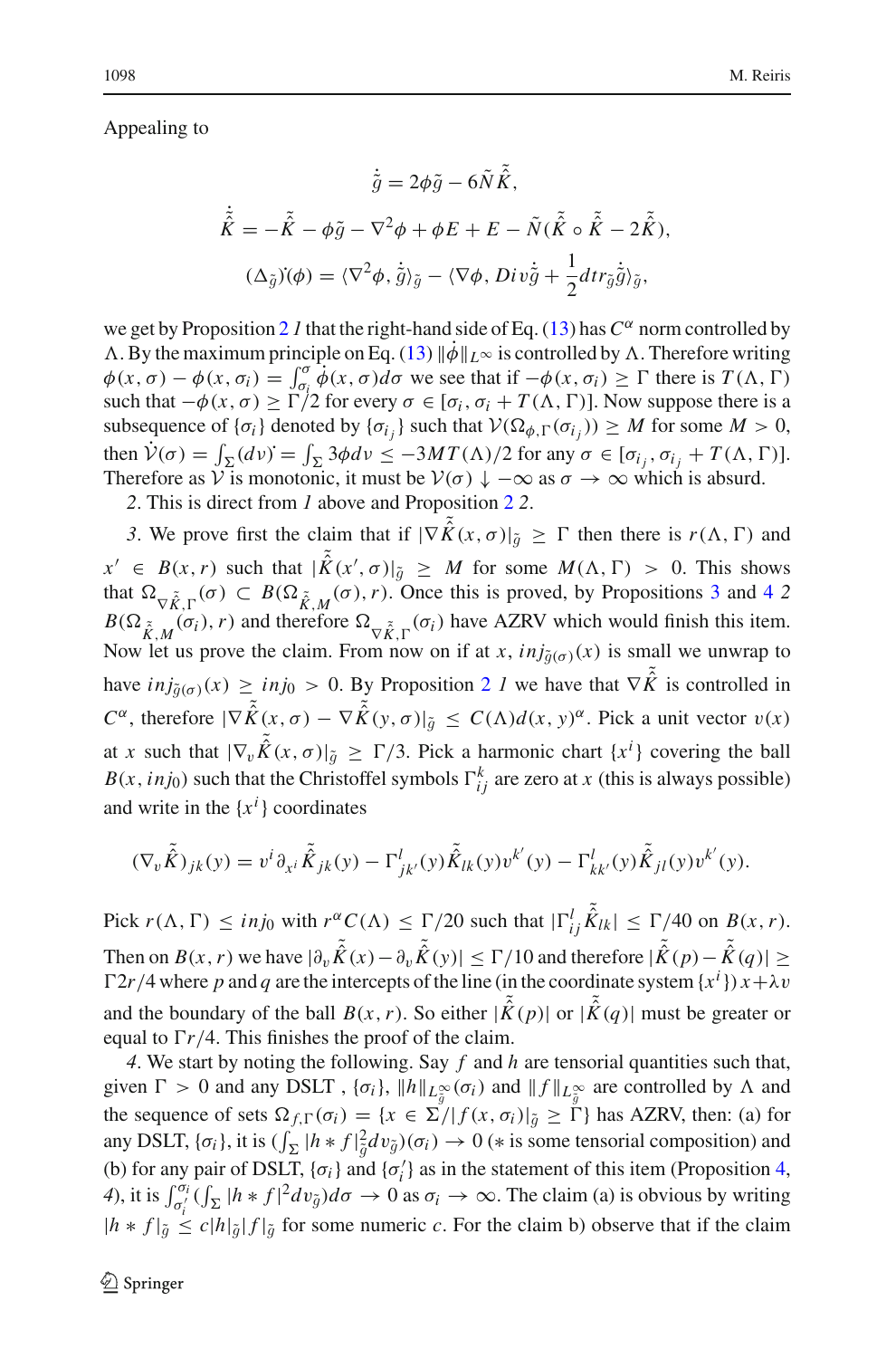holds for  $h = 1$  it holds for any h. Now if it is false for  $h = 1$  we can extract a sequence of logarithmic times  $\{\bar{\sigma}_i\}$  with  $\sigma_i \ge \bar{\sigma}_i \ge \sigma'_i$  and  $(\int_{\Sigma} |f|_{\tilde{g}}^2 dv_{\tilde{g}})(\bar{\sigma}_i) \to 0$ <br>which contradicts (a). which contradicts (a).

Now note that by *2* above, the claim (a) and

$$
Curl_{\tilde{g}}\tilde{K}=-B,
$$

we have that for any DSLT  $\{\bar{\sigma}_i\}$ ,  $||B||_{L^2_{\bar{\sigma}}}(\sigma_i) \to 0$ .

We will prove this item by studying the quantity

$$
\int_{\Sigma} \langle E, \tilde{\hat{K}} \rangle_{\tilde{g}} dv_{\tilde{g}},\tag{14}
$$

and its derivative with respect to logarithmic time. Differentiating it with respect to  $\sigma$ we get

$$
\left(\int_{\Sigma} \langle E, \tilde{\hat{K}} \rangle_{\tilde{g}} dv_{\tilde{g}}\right) = \int_{\Sigma} \langle \dot{E}, \tilde{\hat{K}} \rangle_{\tilde{g}} + \langle E, \dot{\tilde{\hat{K}}} \rangle_{\tilde{g}} - \langle E \circ \tilde{\hat{K}}_{\tilde{g}}, \dot{\tilde{g}} \rangle + 3 \langle E, \tilde{\hat{K}} \rangle_{\tilde{g}} \phi dv_{\tilde{g}}.
$$
 (15)

<span id="page-16-1"></span><span id="page-16-0"></span>To estimate the terms on the right-hand side of the last equation we appeal to the equations

$$
\dot{\tilde{g}} = 2\phi\tilde{g} - 6\tilde{N}\tilde{\hat{K}},\qquad(16)
$$

$$
\dot{E} = \tilde{N}Curl_{\tilde{g}}B - \frac{\nabla \tilde{N}}{\tilde{N}} \wedge_{\tilde{g}} B - \frac{5}{2}E \times_{\tilde{g}} \tilde{K} - \frac{2}{3}\langle E, \tilde{K}\rangle_{\tilde{g}}\tilde{g} - \frac{3}{2}E, \qquad (17)
$$

$$
\dot{\tilde{\hat{K}}} = -\tilde{\hat{K}} - \phi \tilde{g} - \nabla^2 \phi + \phi E + E - \tilde{N} (\tilde{\hat{K}} \circ \tilde{\hat{K}} - 2\tilde{\hat{K}}).
$$
 (18)

Recall  $3\tilde{N} = \phi + 1$ . Integrate both sides of Eq. [\(15\)](#page-16-0) in the interval  $[\sigma'_i, \sigma_i]$  and plug in the equations  $(16)$ – $(18)$ . By the claim (a) above the left-hand side (of the integrated equation) converges to zero as  $i \rightarrow \infty$ . Using the items 1, 2 and the claim (b) above we get that the only terms on the right-hand side (of the integrated equation) that may not converge to zero as  $i \rightarrow \infty$  are

<span id="page-16-2"></span>
$$
\int_{\sigma'_i}^{\sigma_i} \int_{\Sigma} \langle E, \nabla^2 \phi \rangle_{\tilde{g}} d v_{\tilde{g}} d \sigma, \tag{19}
$$

$$
\int_{\sigma'_i}^{\sigma_i} \int_{\Sigma} \tilde{N} \langle Curl_{\tilde{g}} B, \tilde{\hat{K}} \rangle_g \, dv_{\tilde{g}} d\sigma, \tag{20}
$$

<sup>2</sup> Springer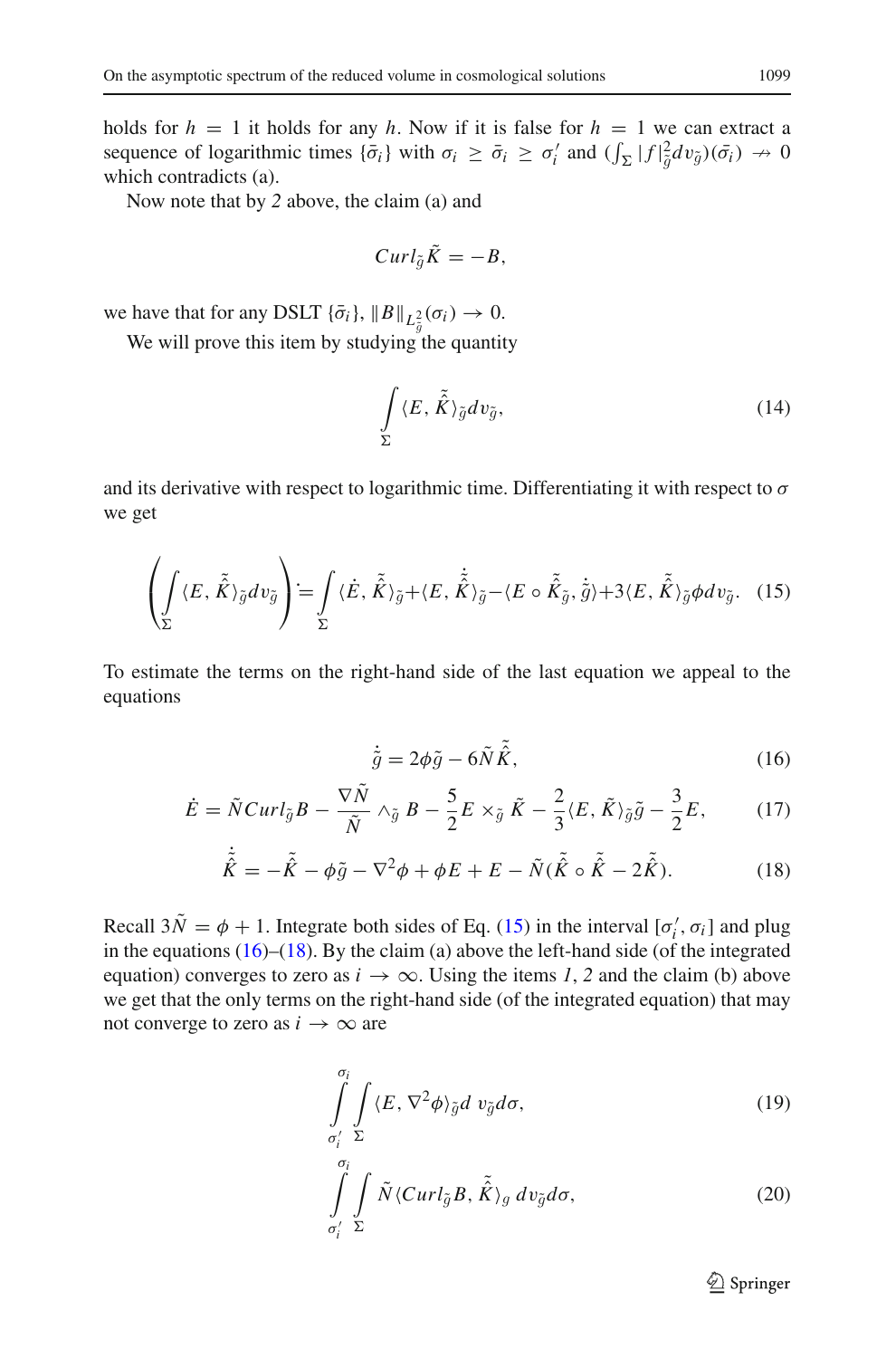<span id="page-17-1"></span>and

$$
\int_{\sigma'_i}^{\sigma_i} \int_{\Sigma} |E|^2_{\tilde{g}} dv_{\tilde{g}} d\sigma. \tag{21}
$$

To show that the Eqs. [\(19\)](#page-16-2) and [\(20\)](#page-16-2) converge to zero as  $i \to \infty$  we integrate by parts. In Eq. [\(19\)](#page-16-2) integration by parts gives

$$
\int\limits_{\sigma'_i}^{\sigma_i}\int\limits_{\Sigma}-\langle\text{Div} E,\nabla\phi\rangle_g dv_{\tilde{g}}d\sigma,
$$

which by the formula  $Div_{\tilde{g}} E = \tilde{K} \wedge_{\tilde{g}} B$  and the claim (b) above is guaranteed to converge to zero as  $i \to \infty$ . To integrate by parts on Eq. [\(20\)](#page-16-2) invoke the formula

$$
Div(U \wedge U') = -\langle CurlU, U' \rangle + \langle U, CurlU' \rangle,
$$

<span id="page-17-0"></span>holding for any *U* and *U'* traceless symmetric tensors. This gives

$$
\int_{\sigma'_i}^{\sigma_i} \int_{\Sigma} \langle B, \nabla \tilde{N} * \tilde{\hat{K}} + \tilde{N} Curl \tilde{\hat{K}} \rangle dv_{\tilde{g}} d\sigma, \tag{22}
$$

(\* is some tensor operation). After using the formula  $Curl_{\tilde{g}}\tilde{\tilde{K}} = -B$  in Eq. [\(22\)](#page-17-0), claim (b) above shows that all the expression goes to zero as  $i \rightarrow \infty$ . We are thus lead claim (b) above shows that all the expression goes to zero as  $i \rightarrow \infty$ . We are thus lead to conclude that the expression [\(21\)](#page-17-1) goes to zero as  $i \rightarrow \infty$  as desired.

*5*. We have shown in *4* that  $\|B\|^2_{L^2_{\tilde{g}(\sigma_i)}}$ goes to zero as  $i \to \infty$  for any DSLT { $\sigma_i$ }. To show that the same happens for  $E$  we make use of the Bel-Robinson energy. Observe that  $\frac{1}{\mathcal{H}} \int_{\Sigma} (|E|_g^2 + |B|_g^2) dv_g = \frac{1}{\mathcal{H}} \int_{\Sigma} Q_{TTTT}(\mathbf{Rm}) dv_g = \int_{\Sigma} Q_{\tilde{T}\tilde{T}\tilde{T}}(\tilde{\mathbf{Rm}}) dv_{\tilde{g}} = \int_{\Sigma} (|E|_g^2 + |B|_g^2) dv_{\tilde{g}}$ . Using the Gauss equation we get  $\int_{\Sigma}^{\Pi} (|E|_{\tilde{g}}^2 + |B|_{\tilde{g}}^2) dv_{\tilde{g}}$ . Using the Gauss equation we get

$$
\dot{\tilde{Q}} = \tilde{Q} - 9 \int_{\Sigma} \tilde{N} \tilde{Q}_{\alpha\beta\tilde{T}\tilde{T}} \tilde{\Pi}^{\alpha\beta} dv_{\tilde{g}}.
$$
\n(23)

<span id="page-17-2"></span>Now suppose there is a DSLT,  $\{\sigma_i\}$ , such that  $\int_{\Sigma} |E|^2 \frac{d}{g} dv_g > M$  for some  $M > 0$ . As<br>the right-hand side of Eq. (23) is controlled by  $\Lambda$  we can find  $T(\Lambda, M)$  such that the the right-hand side of Eq. [\(23\)](#page-17-2) is controlled by  $\Lambda$  we can find  $T(\Lambda, M)$  such that the integral in  $\sigma$  of the right-hand side of Eq. [\(23\)](#page-17-2) on the interval  $[\sigma_i, \sigma_i + T]$  is, in absolute value, less than  $M/2$  and therefore integrating Eq. [\(23\)](#page-17-2) on the interval [ $\sigma_i$ ,  $\sigma$ ] with  $\sigma \in [\sigma_i, \sigma_i + T]$  we get  $\tilde{Q}(\sigma) \ge M/2$ . Therefore  $\int_{\sigma_i}^{\sigma_i + T} \tilde{Q} d\sigma \ge TM/2$ . However by 4 we know  $\int_{\sigma_i}^{\sigma_i+T} \int_{\Sigma} |E|_{\tilde{g}}^2 + |B|_{\tilde{g}}^2 dv_{\tilde{g}} d\sigma \to 0$  which is a contradiction.

We are now ready to prove Theorems [1](#page-4-3) and [2](#page-6-2) (stated conveniently).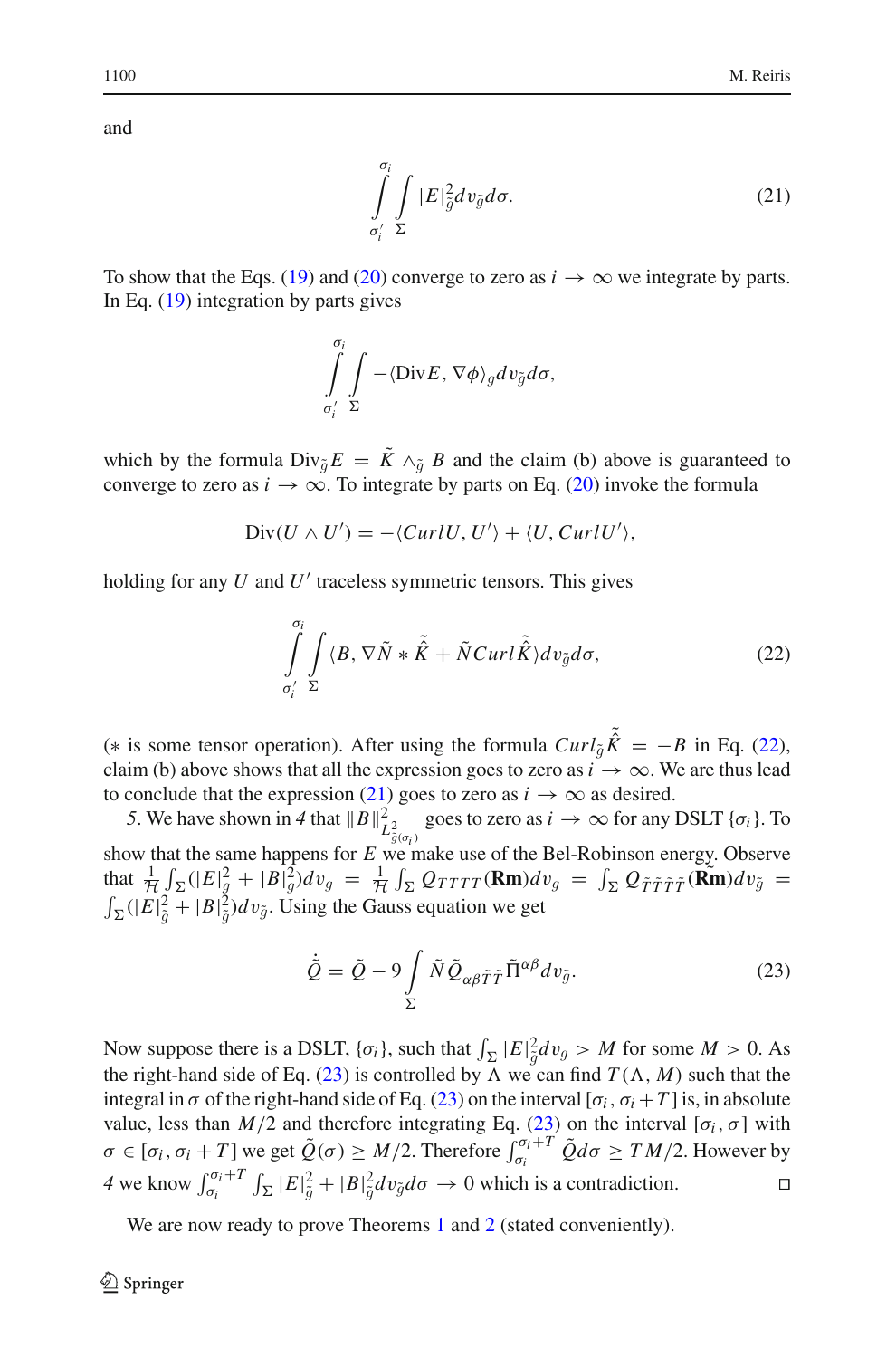<span id="page-18-1"></span>

**Theorem 3** *Say*  $Y(\Sigma) < 0$  *and say*  $(\tilde{q}, \tilde{K})$  *a cosmologically normalized flow satisfying the curvature assumption. Then*  $(\tilde{q}, \tilde{K})$  *induces a unique persistent geometrization on*  $\Sigma$ .

*Proof* We prove first there is a DSLT,  $\{\sigma_i\}$  with  $(\Sigma^{\frac{1}{i}}, (\tilde{g}, \tilde{K})(\sigma_i))$  converging to  $\psi^{i=n}(H_i, (\tilde{g}_{i,i}, -\tilde{g}_{i,i}))$  (in  $C^{2,\beta}$ ) Introduce a new variable  $i = 1, 2, 3$  For  $∪_{i=1}^{i=n}$  *(H<sub>i</sub>*,  $(\tilde{g}_{H,i}, -\tilde{g}_{H,i})$ ) (in *C*<sup>2, β</sup>). Introduce a new variable *j* = 1, 2, 3,... For *j* = 1 find a sequence { $\sigma_{1,i}$ } with  $(\Sigma^1, \tilde{g}(\sigma_{1,i}))$  convergent in  $C^{2,\beta}$ . For *j* = 2 find a subsequence  $\{\sigma_{2,i}\}$  of  $\{\sigma_{1,i}\}$  with  $(\Sigma^{1/2}, \tilde{g}(\sigma_{2,i}))$  convergent in  $C^{2,\beta}$ . Proceed similarly for all *j* to have a double sequence { $\sigma_{i,i}$ }. Now, the diagonal sequence { $\sigma_{i,i}$ },  $(\Sigma^{1/i}, \tilde{g}(\sigma_{i,i}))$  converges into a union of complete manifolds of finite volume, deno-<br>ted as  $\Box (M_i, \tilde{g}_{\text{max}})$ . By Proposition 4.2.  $\tilde{K}(\sigma_i)$  converges to  $-\tilde{g}_{\text{max}}$  in  $C^{1,\beta}$ . By ted as  $\cup_{\nu} (M_{\nu}, \tilde{g}_{\infty,\nu})$ . By Proposition [4](#page-14-0) 2,  $\tilde{K}(\sigma_{i,i})$  converges to  $-\tilde{g}_{\infty,\nu}$  in  $C^{1,\beta}$ . By Proposition [4](#page-14-0).5 and the formula  $E = R\tilde{i}c - 3\tilde{K} + \tilde{K} \circ \tilde{K}$  we get that each metric  $\tilde{g}_{\infty,\nu}$  is hyperbolic. Therefore, as there is a lower bound for the volume of complete hyperbolic manifolds of finite volume and the total volume of the limit space is bounded above, there must be a finite number of components, and we can write  $\bigcup_{\nu} (M_{\nu}, \tilde{g}_{\infty,\nu}) = \bigcup_{i=1}^{i=n} (H_i, \tilde{g}_{H,i}).$ <br>We prove next that each component  $(H_i, \tilde{g}_{H,i})$  is persistent. For simplicity assume

We prove next that each component  $(H_j, \tilde{g}_{H,j})$  is persistent. For simplicity assume<br>there is only one component and therefore  $(\Sigma^{1/i}, \tilde{g}(\sigma_{i,i}))$  converges in  $C^{2,\beta}$  to  $(H, \tilde{g}_H)$ .<br>There are two possibilities accor There are two possibilities according to whether the component is compact ot not, we discuss them separately.

1. (*The compact case*) Assume  $(H, \tilde{g}_H)$  is compact. Consider the space of metrics  $M_H$  in *H*. For every metric *g* consider the orbit of *g* under the diffeomorphism group. Denote such orbit by  $o(g)$ . Around  $\tilde{g}_H$  consider a small (smooth) section *S* of  $M_H$  of  $C_{\tilde{g}_H}^{2,\beta}$  metrics transverse to the orbits generated by the action on  $M_H$  of the diffeomorphism group  $^{17}$  For an illustration see Fig. 2. diffeomorphism group.<sup>[17](#page-18-0)</sup> For an illustration see Fig. [2.](#page-18-1)

If  $\epsilon_0$  is sufficiently small every (*C*<sup>∞</sup>) metric *g* in *M<sub>H</sub>* with  $||g - \tilde{g}_H||_{C^{2,\beta}_{\beta}$ <br>uniquely applicated into *S* by a diffeomorphism on in other words we assume  $\leq \epsilon_0$  can be uniquely projected into *S* by a diffeomorphism, or in other words we can consider

<span id="page-18-0"></span><sup>&</sup>lt;sup>17</sup> Which particular section is taken is unimportant. One can use for instance  $S = \{q/id : (H, q) \rightarrow$  $(H, \tilde{g}_H)$  is harmonic (see [\[3](#page-23-6)[,9](#page-23-7)]). The same comment applies in the non-compact case.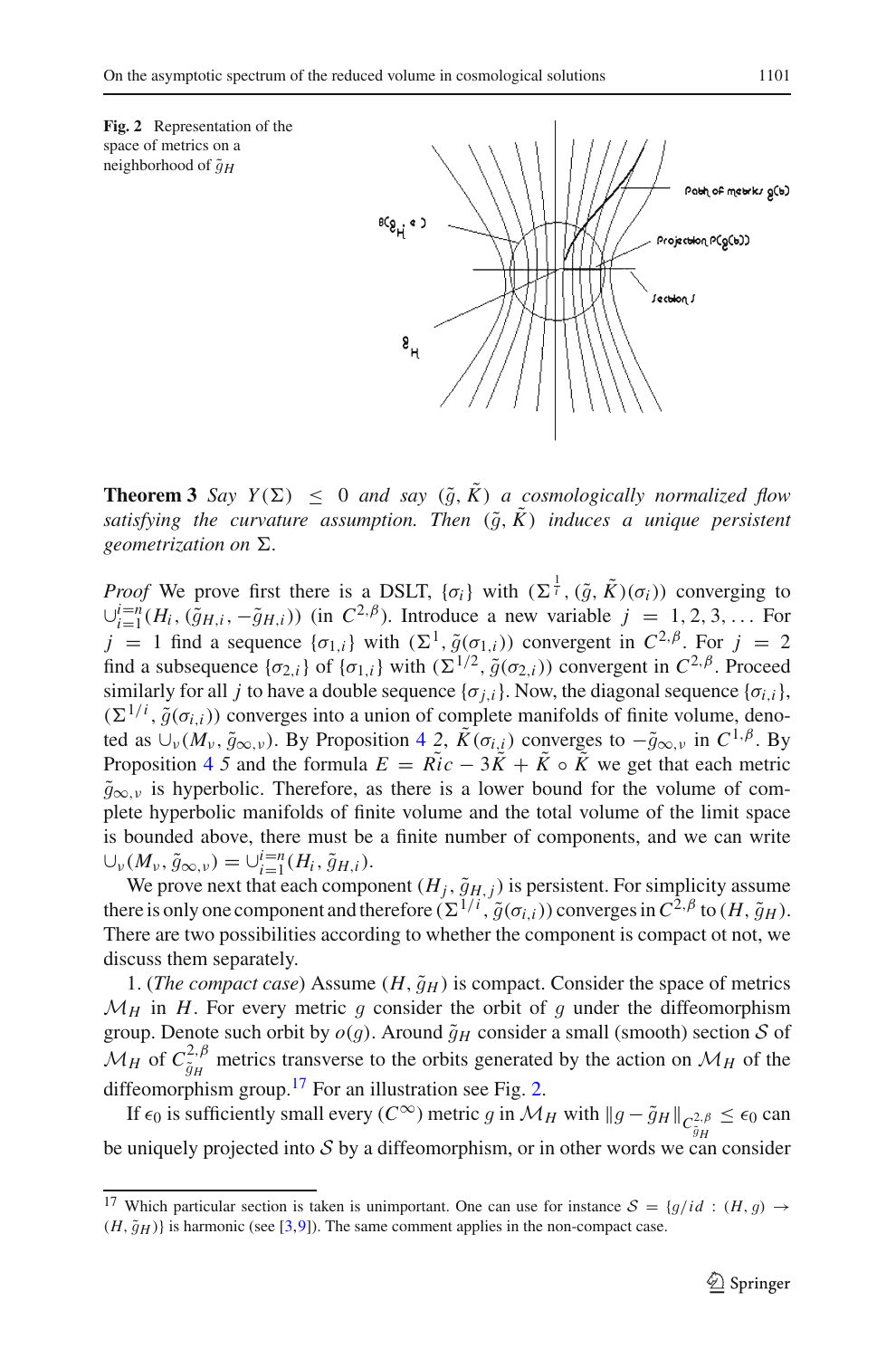the projection  $P(g) = o(g) \cap S$ . Note that one can project every ( $C^{\infty}$ ) path of ( $C^{\infty}$ ) metrics  $g(t)$  starting close to  $\tilde{g}_H$ , to a ( $C^{\infty}$ ) path  $P(g(t))$ , until at least the first time when  $\|P(g(t)) - \tilde{g}_H\|_{C^{2,\beta}_{\tilde{g}_H}}$  $= \epsilon_0$  or in other words until at least when the projection touches the boundary of the ball of center  $\tilde{g}_H$  and radius  $\epsilon_0$  in  $C_{\tilde{g}_H}^{2,\beta}$  (denote such ball  $\epsilon_0$  *B* $(F_{\tilde{g}_H}^{2,\beta} \sim F_{\tilde{g}_H}^{2,\beta})$ as  $B(\tilde{g}_H, \epsilon_0)$ .<sup>[18](#page-19-0)</sup>

Recall Mostow rigidity<sup>19</sup>

*Mostow rigidity* (*the compact case*) There is  $\epsilon_1$  such that if  $P(g'_H) \in B(\tilde{g}_H, \epsilon_1)$ , where  $g'_H$  is a hyperbolic metric in *H* then  $P(g'_H) = \tilde{g}_H$ where  $g'_H$  is a hyperbolic metric in *H* then  $P(g'_H) = \tilde{g}_H$ .<br>Fix  $\epsilon_2 = \min\{\epsilon_0, \epsilon_1\}$  Observe that as  $\tilde{g}_H \to \tilde{g}_H$  in

Fix  $\epsilon_2 = \min\{\epsilon_0, \epsilon_1\}$ . Observe that as  $\tilde{g}_{\sigma_i} \to \tilde{g}_H$  in  $C^{2,\beta}$  there is a sequence of diffeomorphisms  $\phi_i$  such that  $\phi_i^*(g(\sigma_{i,i}))$  converges to  $\tilde{g}_H$  in  $C_{\tilde{g}_H}^{2,\beta}$ . Now, if the geometrization is not persistent there is  $\epsilon \leq \epsilon_2$  and *i*<sub>2</sub> such that if  $i > i_2$  then  $P(\phi^*(\tilde{g}(\sigma)))$ trization is not persistent there is  $\epsilon \leq \epsilon_2$  and  $i_2$  such that if  $i \geq i_2$  then  $P(\phi_i^*(\tilde{g}(\sigma)))$ <br>is well defined for  $\sigma > \sigma_i$ ; until a first time  $\sigma_i : +T_i$ ; when  $P(\phi_i^*(\tilde{g}(\sigma_i; +T_i)))$  is in is well defined for  $\sigma \ge \sigma_{i,i}$  until a first time  $\sigma_{i,i} + T_i$  when  $P(\phi_i^*(\tilde{g}(\sigma_{i,i} + T_i)))$  is in  $\partial R(\tilde{g}_{i,i}, \epsilon)$ . But we know the sequence of Riemannian manifolds  $(H, P(\phi^*(\tilde{g}(\sigma_{i,i} +$  $\partial B(\tilde{g}_H, \epsilon_2)$ . But we know the sequence of Riemannian manifolds  $(H, P(\phi_i^*(\tilde{g}(\sigma_{i,i} + T_i)))$ . converge in  $C^2 \beta$  to  $\tilde{g}_{i,k}$ , and that means by the definition of  $C^2 \beta$  converges *T<sub>i</sub>*)))) converge in  $C^{2,\beta}$  to  $\tilde{g}_H$ , and that means by the definition of  $C^{2,\beta}$  convergence and Mostow rigidity that there is a sequence of diffeomorphisms  $\varphi_i$  such that  $P(\varphi_i^*(P(\phi_i^*(\tilde{g}(\sigma_{i,i} + T_i))))$  converge to  $\tilde{g}_H$  in  $C_{\tilde{g}_H}^{2,\beta}$ . This contradict the fact that  $P(\phi_i^*(\tilde{g}(\sigma_{i,i} + T_i)))$  is in  $\partial R(\tilde{g}_H, \epsilon_0)$ *P*( $\phi_i^*(\tilde{g}(\sigma_{i,i} + T_i)))$  is in  $\partial B(\tilde{g}_H, \epsilon_2)$ .<br>2. (*The non-compact case*). The pr

2. (*The non-compact case*). The proof of this case proceeds along the same lines as the compact case but special care must be taken at the cusps. Let us assume for simplicity that there is only one cusp in the piece  $(H, \tilde{q}_H)$ . Given A sufficiently small there is a unique torus transverse to the cusp, to be denoted by  $T_A^2$ , of constant mean curvature and area *A*. Denote by  $H_A$  the "bulk" side of the torus  $T_A^2$  in *H*. Consider the set of metrics  $\mathcal{M}_{H_A}$  on  $H_A$  such that for any of them  $T_A^2$  has constant mean curvature and area *A*. Consider the action of the diffeomorphism group on  $\mathcal{M}_{H_A}$  leaving the torus  $T_{A}^{2}$  invariant. Again the orbit of q will be denoted by  $o(q)$ . Consider a small  $A_A^2$  invariant. Again the orbit of *g* will be denoted by  $o(g)$ . Consider a small  $\hat{A}$  b section of *S* of  $C^2$ ,  $\hat{\beta}$  metrics around  $\tilde{a}_U$  and transverse to the orbits of the (smooth) section of *S* of  $C^{2,\beta}$  metrics around  $\tilde{g}_H$  and transverse to the orbits of the action by the diffeomorphism group mentioned above. Finally consider the projection action by the diffeomorphism group mentioned above. Finally consider the projection *P*(*g*) = *o*(*g*) ∩ *S* which is well defined on a ball *B*( $\tilde{q}_H$ ,  $\epsilon_0$ ) for  $\epsilon_0$  small enough. Observe again that a path  $g(t)$  of metrics in  $\mathcal{M}_{H_A}$  can be projected into *S* until at least the first time when  $P(g(t))$  is in  $\partial B(\tilde{g}_H, \epsilon_0)$ . Slightly abusing the notation (as we would need a pointed sequence) consider the sequence  $(\Sigma, \tilde{g}(\sigma_{i,i}))$  converging in  $C^{2,\beta}$ to  $\tilde{g}_H$ . If  $i \geq i_0$  we can identify on  $\Sigma$  a torus  $T^2_{A, \tilde{g}(\sigma_{i,i})}$  of constant mean curvature and area 4 which converges as  $i \to \infty$  (and after the application of a diffeomorphism) to area *A* which converges as  $i \rightarrow \infty$  (and after the application of a diffeomorphism) to  $T_A^2$  in *H*.<sup>[20](#page-19-2)</sup> More in particular there is a sequence of diffeomorphisms (onto the image)

<span id="page-19-0"></span><sup>&</sup>lt;sup>18</sup> We consider  $C^{\infty}$  paths of  $C^{\infty}$  metrics because we have assumed the solution **g** and therefore the zero shift flow to be  $C^{\infty}$ . It is not difficult to show that independent of the section *S* considered, a path  $q(t)$  as above (leaving or not the ball  $B(\tilde{g}_H, \epsilon)$ ) can be projected into *S* until at least a first time when the projection touches the boundary of the ball. Note that if  $\phi_t^*(g(t)) = P(g(t)) \in B(g_H, \epsilon_0) \cap S$  for  $t < t_*$  then for every  $t_1 < t_*$  of  $h^*(g(t))$  is a path in  $B(g_H, \epsilon_0)$  for *t* in a peripherhood of  $t_*$  and which therefore can be every  $t_1 < t_* \phi_{t_1}^*(g(t))$  is a path in  $B(g_H, \epsilon_0)$  for *t* in a neighborhood of  $t_1$  and which therefore can be projected into S projected into *S*.

<sup>&</sup>lt;sup>19</sup> Mostow rigidity says that any two hyperbolic metrics on a compact manifold are necesarily isometric. What we state as *Mostow rigidity* here is an obvious consequence of this fact.

<span id="page-19-2"></span><span id="page-19-1"></span> $20$  For a proof of this fact see the footnote in page 328 in [\[9](#page-23-7)].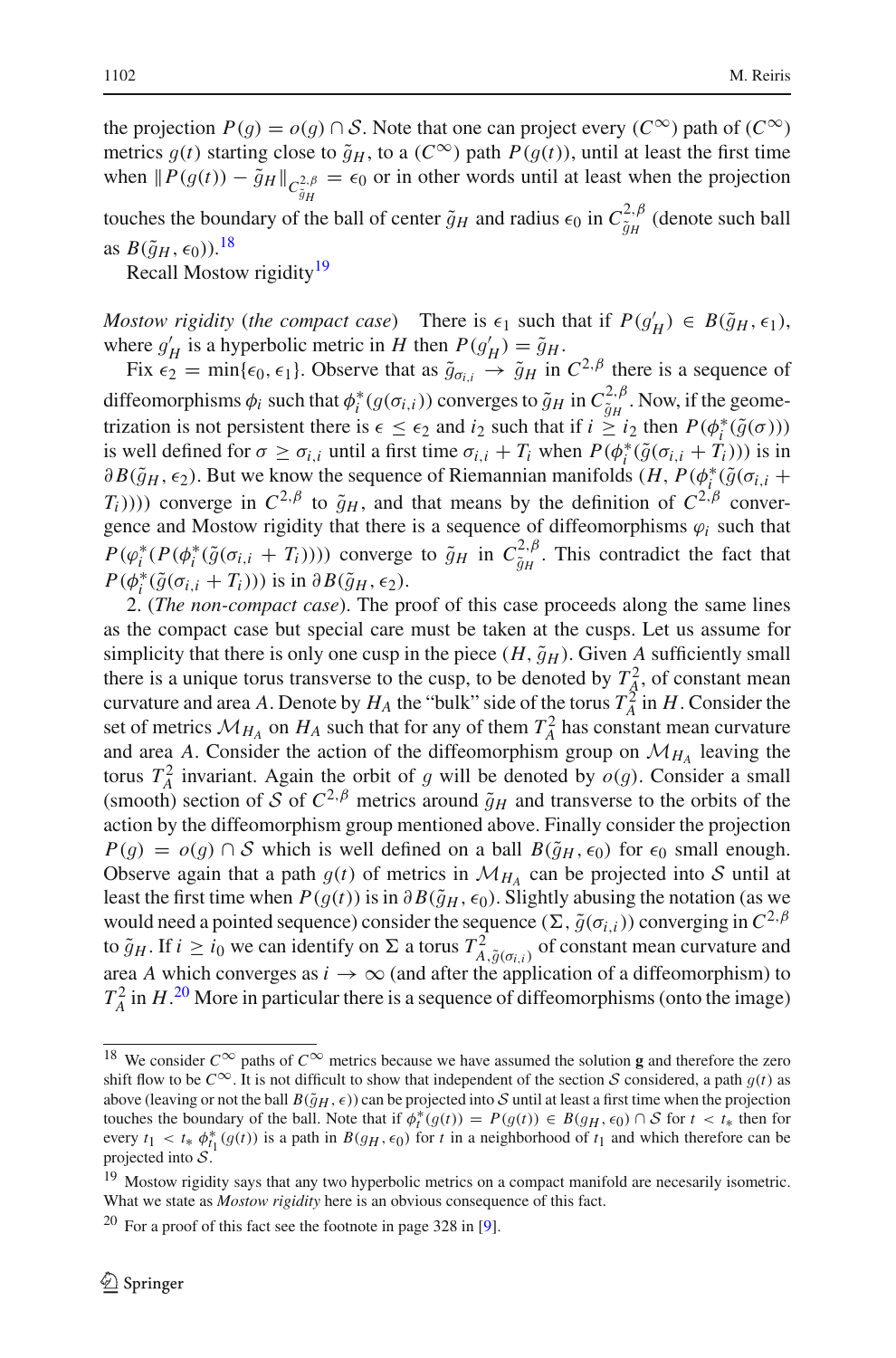$\phi_i : H_A \to \Sigma$  such that  $\phi_i(T_A^2) = T_{A, \tilde{g}(\sigma_{i,i})}^2$  and  $\|\phi_i^*(\tilde{g}(\sigma_{i,i})) - \tilde{g}_H\|_{C_{\tilde{g}_H}^{2,\beta}}$ <br>to zero. We note the following crucial facts (justified below) converging to zero. We note the following crucial facts (justified below).

(i) The diffeomorphisms (onto the image)  $\phi_{\sigma} : H_A \to \Sigma$  with  $\phi_{\sigma}(T_A^2) = T_A^2$ (*A*) The direction operation (varying differentiably) as long as the tori  $T_{A,\tilde{g}(\sigma)}^2$  are well defined (varying differentiably). (varying differentiably).

(ii) There are  $\sigma_0$  and  $\epsilon_1$  such that if  $\sigma_1 \ge \sigma_0$  and  $\phi_{\sigma_1} : H_A \to \Sigma$  is well defined and  $\|\phi_{\sigma_1}^*(\tilde{g}(\sigma_1)) - \tilde{g}_H\|_{C^{2,\beta}_{\tilde{g}_H}}$ <br>differentiably for  $\sigma$  on a naighborh  $\leq \epsilon_1$  then the tori  $T_{A,\tilde{g}(\sigma)}^2$  are well defined, varying differentiably for  $\sigma$  on a neighborhood of  $\sigma_1$ .

(iii) If for  $\sigma_1 \ge \sigma_0$   $\phi_{\sigma_1}$ :  $H_A \to \Sigma$  is well defined and satisfies  $\|\phi_{\sigma_1}^*(\tilde{g}(\sigma_1)) - \psi_{\sigma_1}\|_{\mathcal{L}^p} \le \epsilon_1$  then  $\phi_{\sigma_1}$  is well defined until at least the first time  $\sigma_2 > \sigma_1$  when  $\tilde{g}_H \Vert_{C^{2,\beta}_{\tilde{g}_H}} \leq \epsilon_1$  then  $\phi_\sigma$  is well defined until at least the first time  $\sigma_2 \geq \sigma_1$  when  $\|P(\phi_{\sigma_2}^{*_{\bar{g}_H}}(\tilde{g}(\sigma_2))) - \tilde{g}_H\|_{C^{2,\beta}_{\bar{g}_H}} = \epsilon_1.$ 

The fact (i) is self evident. The fact (ii) is the most important to consider and can be justified as follows. It is well known that under curvature bounds the injectivity radius cannot collapse in finite distance from a region that is non-collapsed. In particular if  $\|\phi_{\sigma_1}^*(\tilde{g}(\sigma_1)) - \tilde{g}_H\|_{C_{\tilde{g}_H}^{2,\beta}} \leq \epsilon_1$  for  $\epsilon_1$  sufficiently small the "bulk" side of  $T_{A,\tilde{g}(\sigma_1)}^2$ is non-collapsed and therefore the "cusp" side of  $T_{A,\tilde{g}(\sigma_1)}^2$  is non collapsed in finite<br>distances from the "bulls" side. Now if  $g$  is his appeal the  $G_B^B$  norm of  $\hat{P}$  is appeal distances from the "bulk" side. Now, if  $\sigma_1$  is big enough the  $C^{\beta}$  norm of  $\hat{Ric}$  around  $T_{A,g(\sigma_1)}^2$  must be small otherwise one may find a DSLT for which the pointed sequence  $(\sum_{n} n \tilde{\rho}(\sigma_1))$  with  $n \in T^2$  is not converging into a complete hyperbolic matrice  $(\Sigma, p_i, \tilde{g}(\sigma_i))$  with  $p_i \in T^2_{A, \tilde{g}(\sigma_i)}$  is not converging into a complete hyperbolic metric of finite volume. This shows in particular that if  $\sigma_0$  is big enough the geometry nearby  $T_{A,\tilde{g}(\sigma_1)}^2$  is close (in  $C^{2,\beta}$ ) to the geometry nearby  $T_A^2$  in *H*. By the continuity of the flow the tori  $T^2$  are used defined for  $\sigma$  in a point here defined of  $\sigma$ . The feat (iii) flow the tori  $T_{A,\tilde{g}(\sigma)}^2$  are well defined for  $\sigma$  in a neighborhood of  $\sigma_1$ . The fact (iii) follows directly from (ii) follows directly from (ii).

Recall Mostow Rigidity<sup>21</sup>

*Mostow rigidity* (*the non-compact case*) There is  $A_0$  such that for any  $A \leq A_0$  there is  $\epsilon_0$  such that if  $(\Sigma', g'_H)$  is a complete hyperbolic manifold of finite volume and  $\phi : H_{\lambda} \to \Sigma'$  is a diffeomorphism onto the image satisfying  $\|\phi^*(g') - \tilde{g}_H\|_{\lambda}$  as  $\leq \epsilon_0$  $\phi: H_A \to \Sigma'$  is a diffeomorphism onto the image satisfying  $\|\phi^*(g_H') - \tilde{g}_H\|_{C_{\tilde{g}_H}^{2,\beta}}$  $\leq \epsilon_0$ 

then  $(\Sigma', g'_H)$  is isometric to  $(H, \tilde{g}_H)$ . In particular  $P(\phi^*(g'_H)) = \tilde{g}_H$ .<br>Given  $A \le A_0$  but so far arbitrary fix  $\epsilon_2 = \min\{\epsilon_0, \epsilon_1\}$ . Due to the

Given  $A \leq A_0$  but so far arbitrary, fix  $\epsilon_2 = \min{\{\epsilon_0, \epsilon_1\}}$ . Due to the facts (i)–(iii) we have that if the geometrization is not persistent there is  $\epsilon \leq \epsilon_2$  and  $i_2$  such that if  $i \ge i_2$  then  $P(\phi_i^*(\tilde{g}(\sigma)))$  is well defined for  $\sigma \ge \sigma_{i,i}$  until a first time  $\sigma_{i,i} + T_i$ <br>when  $P(\phi^*(\tilde{g}(\sigma \cdot + T_i)))$  is in  $\partial R(\tilde{g}_{i}(\sigma \cdot \sigma))$ . Now the sequence  $P(\phi^*(\tilde{g}(\sigma \cdot + T_i)))$  has when  $P(\phi_i^*(\tilde{g}(\sigma_{i,i} + T_i)))$  is in  $\partial B(\tilde{g}_H, \epsilon_2)$ . Now the sequence  $P(\phi_i^*(\tilde{g}(\sigma_{i,i} + T_i)))$  has a subsequence converging in  $C^{2,\beta}$  to a complete hyperbolic metric in finite volume. Again as in the compact case, by Mostow rigidity it must be converging in  $C_{\tilde{g}_H}^{2,\beta}$  to  $\tilde{g}_H$ <br>contradicting the fact that  $P(A^*(\tilde{g}(\alpha, \cdot + T)))$  is in  $\partial R(\tilde{g}_H, \epsilon_0)$ contradicting the fact that  $P(\phi_i^*(\tilde{g}(\sigma_{i,i} + T_i)))$  is in  $\partial B(\tilde{g}_H, \epsilon_2)$ .<br>To finish the proof of the persistence of the geometrization of

To finish the proof of the persistence of the geometrization one still needs to show that the compliment of the persistent pieces  $(H_i, \tilde{g}_{H,i})$  is the *G* sector or in other words that for any  $\epsilon > 0$ ,  $(\Sigma^{\epsilon}(\sigma), \tilde{g}(\sigma))$  converges to the  $\epsilon$ -thick part of the persistent pieces

<span id="page-20-0"></span> $21$  For a proof of this fact as well as for realted discussions the reader can consult [\[9\]](#page-23-7) (footnote on page 323).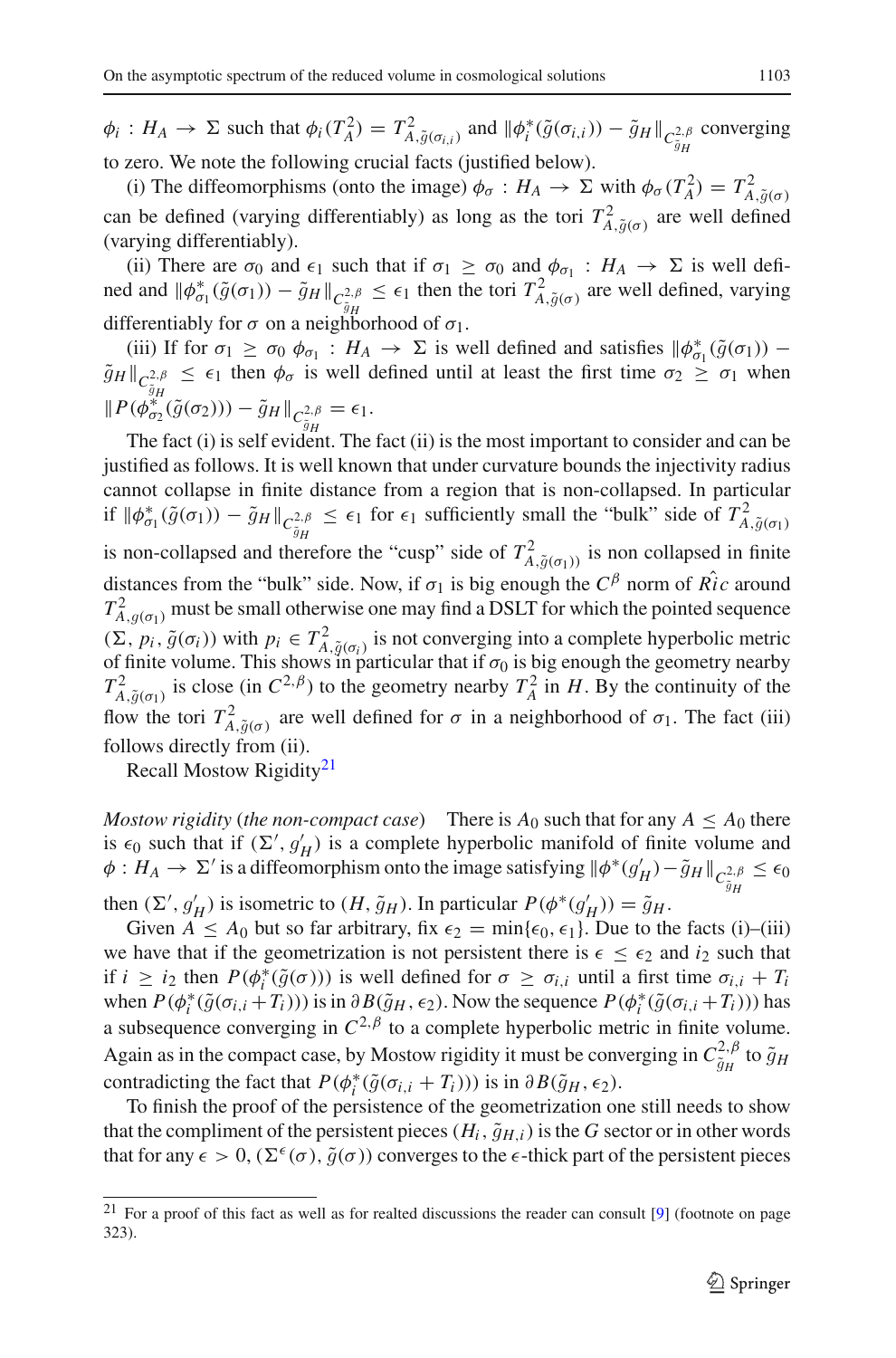$(H_i, \tilde{g}_{H,i})$ . The proof of this fact follows by contradiction. If this is not the case one can extract a DSLT containing an *H* piece different from the pieces  $(H_i, \tilde{g}_{H,i})$ . One can prove again that this new piece is persistent leading into a contradiction for if persistent, the piece must be one of the pieces  $(H_i, \tilde{g}_{H,i})$  by the way these pieces are defined. defined.  $\Box$ 

**Theorem 4** *Say*  $Y(\Sigma) \leq 0$  *and say*  $(\tilde{g}, K)$  *is cosmologically normalized flow satisfying the curvature assumption. Then*  $\lim_{\epsilon \to 0} (\lim_{\sigma} V(\Sigma_{\epsilon})) = 0$ .

*Proof* First observe that as the geometrization is persistent and the reduced volume is monotonic, each one of the limits, in  $\sigma$  first and in  $\epsilon$  later exists.

Consider the sets  $\Omega_{H,\Gamma}(\sigma) = \{x \in \Sigma / | \hat{Ric}(x,\sigma)|_{\tilde{q}} \leq \Gamma \}$ . These sets have ATRV when  $\sigma \to \infty$  for any fixed  $\Gamma$  and *r*. Now consider the set  $\Omega_{H,\Gamma,r}(\sigma) = \{x \in \Omega_{H,\Gamma}\}$  $|\tilde{Ric}(x', \sigma)|_{\tilde{g}} \leq 2\Gamma$ , for all  $x' \in B(x, r)$ . This set has ATRV because the com-<br>plement is contained in the set  $B(Q, \sigma(x), r)$  which we know must have AZRV plement is contained in the set  $B(\Omega_{\tilde{R}_{ir}^{\tilde{c}}},(\sigma),r)$  which we know must have AZRV by Propositions [3](#page-13-1) and [4.](#page-14-0) We will need an isoperimetric inequality for the balls of radius one of the regions  $\Sigma_{\epsilon} \cap \Omega_{H,\Gamma,r}$  for a suitable value of *r* and  $\Gamma$ . These values of  $r$  and  $\Gamma$  will come out later using the proposition below. Recall Margulis lemma [\[15](#page-23-12), Corollary 5.10.2]

<span id="page-21-1"></span>**Lemma 1** (Margulis) *There is*  $\epsilon_0$  *such that for any complete hyperbolic three-manifold*  $\Sigma$ ,  $\Sigma_{\epsilon_0}$  *is (the*  $\Sigma_{\epsilon_0}$  *part of) one of the following models:* 

- 1. A horoball modulo  $\mathbb{Z}$  or  $\mathbb{Z} \times \mathbb{Z}$  (where the action on the half-space model is by *horizontal Euclidean translations*) *or,*
- 2. *a ball around a geodesic* γ *of some radius R modulo* Z (*where the action is by translations along the geodesic* γ )*.*

We use such  $\epsilon_0$  in the proposition below.

<span id="page-21-0"></span>**Proposition 5** *For any*  $\delta > 0$ *, there is*  $\epsilon$ *,*  $\sigma_0$ *,*  $r > 1$  *and*  $\Gamma$  *such that at any*  $\sigma \geq \sigma_0$ *, and for any ball B(x, r) with*  $x \in \Sigma_{\epsilon}(\sigma) \cap \Omega_{H,\Gamma,r}(\sigma)$  *we can unwrap the ball to have*  $i$ *nj*(*x*) ~  $\epsilon_0$  *and such that on it the ball of radius one is* δ-*close in*  $C^{2,\beta}$  *to a ball of radius one in one of the Margulis models above.*

*Proof of Proposition* [5](#page-21-0) Suppose by contrary there is a  $\delta > 0$  such that the proposition doesn't hold. Then for every *i* the conclusion is false for the set of parameters  $\Gamma = 1/i$ ,  $r = i$ ,  $\sigma_0 = i$  and  $\epsilon(i)$  chosen in such a way that (at any logarithmic time) for any ball  $B(x, r = i)$  with  $x \in \Sigma_{\epsilon(i)} \cap \Omega_{H, \Gamma = 1/i, r=i}$  we can unwrap the ball to have *inj*<sub> $g(x)$ </sub> ∼  $\epsilon_0$ . As we are assuming the conclusion is false for any *i*, we can find for any  $i, \sigma_i > \sigma_0 = i$  and  $x_i$  in  $\Sigma_{\epsilon_i}(\sigma_i) \cap \Omega_{H,\Gamma=1/i,r=i}(\sigma)$  such the unwrapped ball is δ-far from one of the Margulis models above. Now the sequence (in *i*) of such unwrapped balls converges in  $C^{2,\beta}$  to a complete Riemannian manifold and because  $x_i$  is in  $\Omega_{H,\Gamma=1/i,r=i}(\sigma_i)$  for every *i* it must be hyperbolic and therefore one of the Margulis models by Lemma [1.](#page-21-1) This is a contradiction.

Now observe that at each point in any of the Margulis models there is one and only one direction where the size of the (collapsed) fibers expands most. In the first two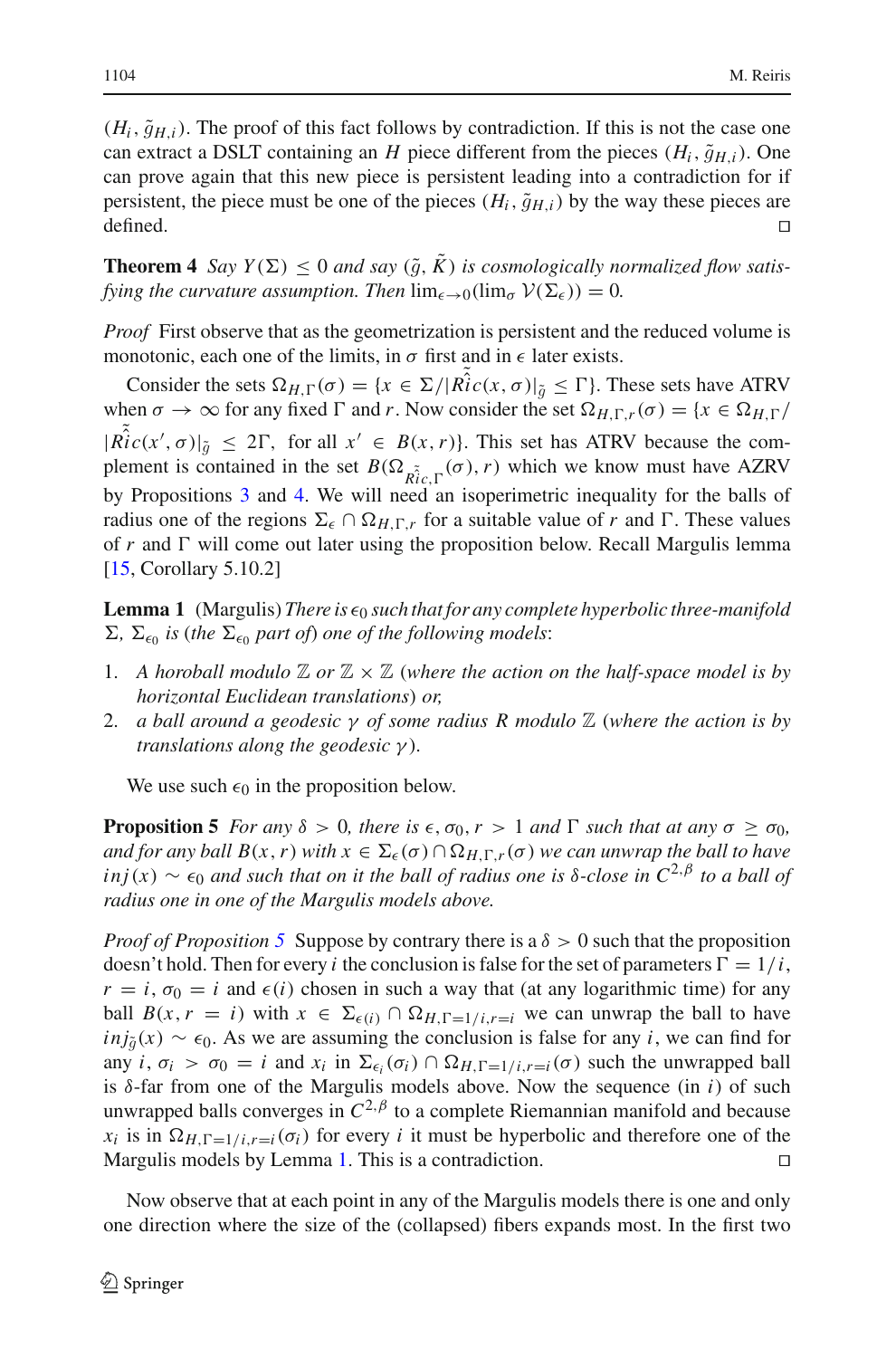examples the directions are determined by the vertical geodesic congruence and in the third by the congruence of geodesics coming out perpendicularly from the geodesic  $\gamma$ . Observe that the direction is invariant under wrappings or unwrapping. Define in each model a field *X* having norm one and in the direction of maximal fiber expansion. For example if the model is a cusp, i.e. a horoball modulo  $\mathbb{Z} \times \mathbb{Z}$  then (writing the metric as  $q_H = dx^2 + e^{2x}h$  where h is the flat metric in the two-torus induced by the action of  $\mathbb{Z} \times \mathbb{Z}$  in  $\mathbb{R}^2$ ) the vector field *X* is  $\partial_x$ . It is a straight forward calculation that the divergence of *X* in any one of the models is positive and bounded below and above say by  $C_1$  and  $C_2$  ( $0 < C_1 < C_2$ ). For example in the cusp case the divergence of *X* is computed as  $\nabla \cdot X = \frac{1}{\sqrt{a}}$  $\frac{1}{|g_H|} \frac{\partial}{\partial x} (\sqrt{|g_H|}) = 2$  with  $|g_H| = A^2 e^{4x}$  the determinant<br>linates  $(x, \theta_1, \theta_2)$  (( $\theta_1$  and  $\theta_2$  are the natural coordinates of the metric  $g_H$  in the coordinates  $(x, \theta_1, \theta_2)$  ( $(\theta_1$  and  $\theta_2$  are the natural coordinates on  $T^2 = S^1 \times S^1$  and A is the area under *h*). Suppose now that we have a manifold *U* made out of a finite (but arbitrary) set of balls of radius one taken from any one of the three Margulis models. The balls may touch each other in an arbitrary fashion, and therefore the boundary may not be entirely smooth although it is in a set of total measure. Then

$$
C_1 \text{vol}(U) \le \int\limits_U \nabla .X dv = \int\limits_{\partial(U)} \langle X, n \rangle dS \le \text{vol}(\partial U),
$$

(where we have used the fact that *X* is of norm one and therefore  $\langle X, n \rangle \leq 1$ ). Observe also that for any *s* < 1

$$
vol(B(\partial U, s)) \ge C(s) vol(U). \tag{24}
$$

<span id="page-22-0"></span>To see that observe that every point in the smooth part of the boundary joins with one and only one closest center. Then using the isoperimetric inequality (24) above, the set formed by all segments of length *s* starting at the points in the smooth parts of the boundary and in the direction of their unique center must have a definite part of the total volume. We have similar inequalities if the balls are made out of balls  $\delta$ -close in  $C^{2,\beta}$  to one of the Margulis models for  $\delta$  sufficiently small. From now on take such  $δ$  in Proposition [5,](#page-21-0) to get the parameters Γ, *r* and  $ε$ .

Now lets go back to finish the proof of Theorem [2.](#page-6-2) Assume by the contrary there is a sequence  $\{\sigma_i\}$  such that  $\lim_{\bar{\epsilon}\to 0}(\lim_{\sigma_i\to\infty} \mathcal{V}(\Sigma_{\bar{\epsilon}})) = \mathcal{V}_0 > 0$ . We then have  $\lim_{\bar{\epsilon}\to 0}(\lim_{\sigma_i\to\infty}\mathcal{V}(\Sigma_{\bar{\epsilon}}\cap\Omega_{H,\Gamma,r})) = \mathcal{V}_0$ . Fix  $\bar{\epsilon} \leq \epsilon$ . We can use the isoperime-tric inequality [\(24\)](#page-22-0) with  $s = 1/2$ , to conclude that  $\lim_{\sigma_i \to \infty} \mathcal{V}(B(\partial B(\Omega_{H,\Gamma,r}(\sigma_i)) \cap$  $\Sigma_{\bar{\epsilon}}(\sigma_i), 1), s$ ) is bounded below by a non-zero constant independent of  $\bar{\epsilon}$ . Note that the set  $B(\partial B(\Omega_{H,\Gamma,r}(\sigma_i) \cap \Sigma_{\epsilon}(\sigma_i), 1), s)$  is disjoint from the set  $\Omega_{H,\Gamma,r}(\sigma_i) \cap \Sigma_{\epsilon}(\sigma_i)$ and that the sup{ $i n j(x)_{\tilde{g}}/x \in B(\partial B(\Omega_{H,\Gamma,r}(\sigma_i) \cap \Sigma_{\tilde{\epsilon}}(\sigma_i), 1), s))$ } converges to zero<sup>22</sup> as  $i \to \infty$ , therefore  $\lim_{\tilde{\epsilon}} (\lim_{\alpha \to \infty} \mathcal{V}(\Sigma_{\tilde{\epsilon}})) > \mathcal{V}_0$  which is a contradiction. as *i*  $\rightarrow \infty$ , therefore  $\lim_{\bar{\epsilon}} (\lim_{\sigma \to \infty} \mathcal{V}(\Sigma_{\bar{\epsilon}})) > \mathcal{V}_0$  which is a contradiction.

We prove next Corollaries  $1-5$ . Corollary [2](#page-7-5) is direct from Theorem [2.](#page-6-2) For corol-lary [3](#page-7-2) observe that since  $V$  is monotonic there cannot be any  $H$  piece emerging and so we are in the situation of Corollary [2.](#page-7-5) Corollary [5](#page-7-4) is the content of Proposition [4](#page-14-0)

<span id="page-22-1"></span><sup>&</sup>lt;sup>22</sup> Under curvature bounds the injectivity radius propagates over finite distances, in particular if  $i n j_{\tilde{g}}(x) \rightarrow 0$  and  $d(x, y) < C$  then  $i n j_{\tilde{g}}(y) \rightarrow 0$ 0 and  $d(x, y) < C$  then  $\text{inj}_{\tilde{g}}(y) \to 0$ .